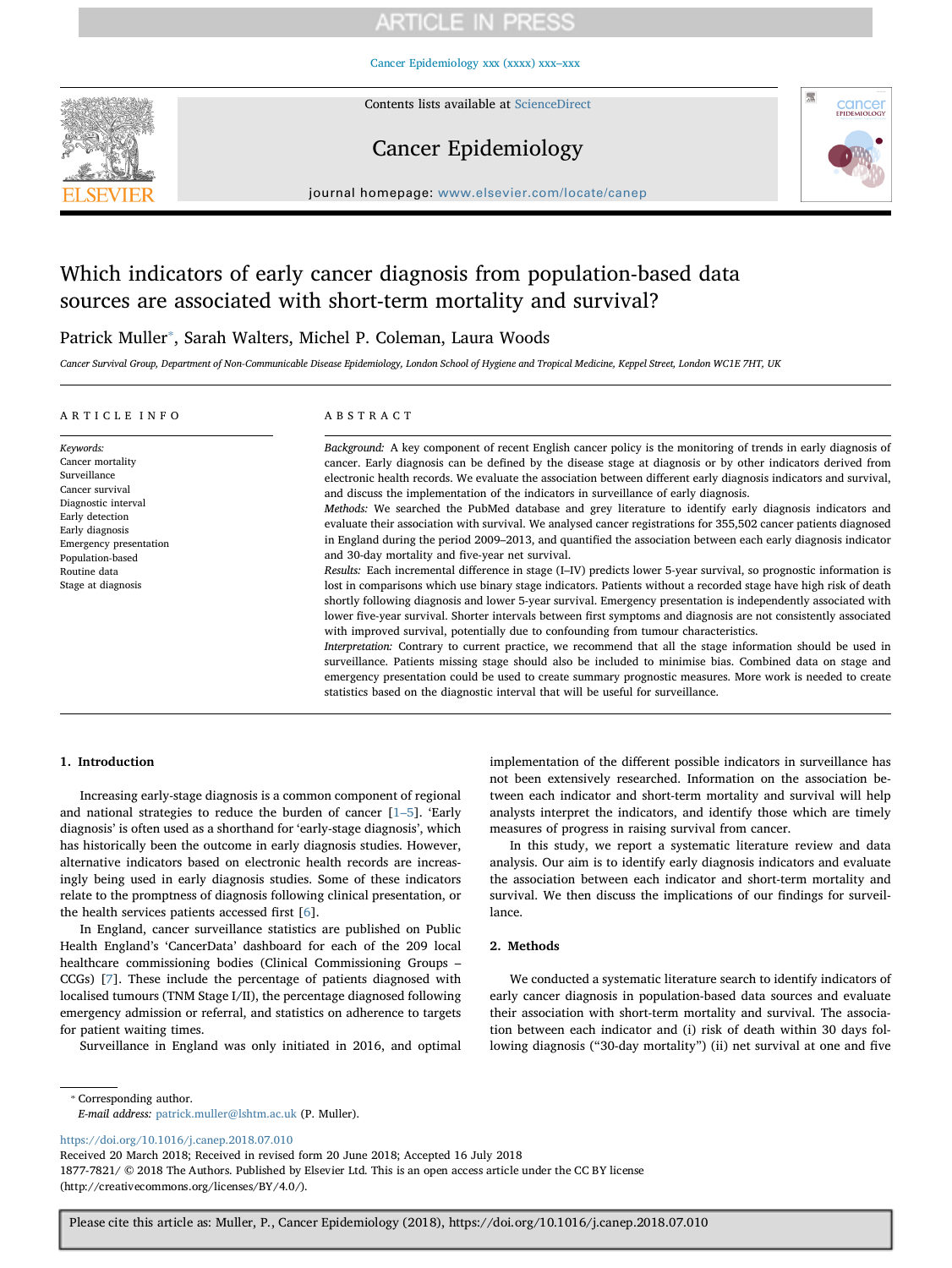years was then analysed for patients diagnosed in 2009–2013 in England with either colorectal cancer, non-small cell lung cancer (NSCLC) or ovarian cancer, malignancies frequently diagnosed at ad-vanced stage [\[8\]](#page-8-3).

#### 2.1. Literature review

### 2.1.1. PubMed search

Journal articles published between August 2007 and August 2017 were examined [[9](#page-8-4)]. Articles that contained each of three keyword elements (cancer, early diagnosis, population-based) in the title or the abstract were retained (Appendix A in Supplementary data).

### 2.1.2. Google.com search

Google was searched using the same keywords on 25 August 2017. The first 20 hyperlinks returned were exhaustively searched for relevant journal articles or reports, and any found were retained.

#### 2.1.3. Document selection strategy

The abstract of each retained article was read. If it reported new statistics or methods for generating statistics based on an indicator of early diagnosis from population-based data sources (inclusion criterion 1, Appendix A in Supplementary data), the article's full text was read.

The summary, introduction and conclusion of retained reports were read. Those meeting the above inclusion criterion were identified. Relevant portions of the full text of these reports were then read.

Details regarding the early diagnosis indicators and their association with any measure related to survival (complications, mortality, survival, life expectancy, or cure (inclusion criterion 2, Appendix A in Supplementary data)) were extracted.

### 2.2. Data analysis

#### 2.2.1. Patient cohort

Cancer registrations were obtained from the Office for National Statistics (ONS) for adults aged 15–99 years, diagnosed with colorectal cancer, NSCLC or ovarian cancer in England in 2006–2013 (ICD-10 codes C18-20, C21.8, C33-34 and C56-C57.7 [\[10](#page-8-5)]). Follow-up was complete up to 31 December 2014. Registrations were linked to datasets from the National Bowel and Lung Cancer Audits, and to the Routes to Diagnosis dataset [[11\]](#page-8-6) using the patient's NHS number and postcode. These datasets were used to complete information on stage at diagnosis [[12\]](#page-8-7).

### 2.2.2. Data analysis

Thirty-day mortality and one- and five-year net survival were estimated by agegroup (15–59, 60–79, 80–99 years). Net survival estimates were obtained using Pohar Perme's unbiased estimator [\[13](#page-8-8)] and the period approach applied to follow-up data during 2009–2013 for patients diagnosed during 2006–2013 [\[14](#page-8-9)] (details in Appendix B in Supplementary data).

To avoid unstable sub-group estimates, one-year survival was only estimated if, in the period 2009–2013, at least 25 patients were diagnosed and five deaths occurred within the first year after diagnosis. Five-year survival was estimated if at least 15 patients were alive at one year after diagnosis and five deaths occurred in the second to fifth years. Missing data was either included in a separate category, or excluded (complete-case analysis).

### 3. Results

#### 3.1. Literature search

The PubMed search returned 154 articles ([Fig. 1\)](#page-2-0), 19 of which presented new statistics or methods for generating statistics for an early

diagnosis indicator. The Google search returned five reports and six articles also meeting that criterion.

Three early diagnosis indicators were identified in these 30 documents: stage at diagnosis (21 documents), emergency admission or emergency presentation (five), and interval from first symptom to diagnosis (eight).

Four documents contained information on survival and two on mortality.

#### 3.1.1. Indicator 1: Stage at diagnosis

3.1.1.1. Definition and description. Stage was the sole indicator used in 18 documents ([Table 1](#page-3-0)), and was one of several indicators in a further three. Typically the TNM classification system was used, directly or using ordinal stage (I–IV). Dukes' stage for colorectal cancer [\[16](#page-8-10)] and tumour thickness for melanoma [[23\]](#page-8-11) were also used. Stage was frequently dichotomised into 'early' (localised, stage I or II, nonmetastatic) vs. 'late' (advanced, stage III or IV, metastatic) [[16,](#page-8-10)[22](#page-8-12)]. The CancerData dashboard uses a binary indicator for whether the patient has a record of stage I/II disease, and presents this as a percentage of all patients (including those without a recorded stage) [[37\]](#page-8-13). Other studies imputed stage information [[15,](#page-8-14)[19\]](#page-8-15), or analysed missing stage as a separate group [\[35](#page-8-16)]. Average stage at diagnosis varied by tumour site [\[38](#page-8-17)], histological type for ovarian cancer [\[20](#page-8-18)], and by subsite for colorectal cancer [[33\]](#page-8-19).

3.1.1.2. Association with patient survival. Early-stage disease was associated with higher survival (net, relative or unadjusted). Women diagnosed with breast cancer during 2000–2007 in northeast England had one-year net survival over 90% at stages I-III, but only 50% at stage IV [\[15](#page-8-14)]. Five-year survival was high for women diagnosed at stage I/II, substantially lower for stage III and lower still for stage IV. There was a similar pattern for patients diagnosed in England during 1996–2002 with colorectal cancer: five-year survival was 93.2% for the patients diagnosed with Dukes' A, 47.7% for Dukes' C, and 6.6% for stage D [[35\]](#page-8-16).

#### 3.1.2. Indicator 2: Emergency admission or presentation

3.1.2.1. Definition and description. Emergency admission presentation was mentioned in five documents ([Table 1\)](#page-3-0). This is defined as an admission coded as 'emergency' and/or 'accident & emergency' [[16](#page-8-10)], or a route to diagnosis via the Accident & Emergency department or via an emergency referral or transfer [[11\]](#page-8-6).

3.1.2.2. Association with short-term mortality and survival. Elliss-Brookes et al. [\[11](#page-8-6)] found an association between emergency presentation and 1 year relative survival, noting "the substantially lower relative survival in emergency compared to non-emergency routes indicates that this distinction is of high clinical significance".

#### 3.1.3. Indicator 3: Interval from first symptoms to diagnosis

3.1.3.1. Definition and description. Time from first cancer-relevant symptom to referral or diagnosis was used in eight documents ([Table 1](#page-3-0)).

The interval start was the time the patient first noticed symptoms [[34](#page-8-20)[,39](#page-8-21)[,40](#page-8-22)] or time of presentation with symptoms to the GP [[17,](#page-8-23)[18,](#page-8-24)[42](#page-8-25)]. The relevance of a symptom to cancer was decided by the GP [\[42](#page-8-25)], specialist clinician review [[18\]](#page-8-24), or by reference to external standards [[40\]](#page-8-22).

The end-point was cancer diagnosis or referral to secondary care. One study defined two intervals: the patient interval (time from symptom onset to first clinical presentation), and the primary care interval (time from first clinical presentation to specialist referral) [[39\]](#page-8-21).

3.1.3.2. Association with short-term mortality and survival. The association between the intervals and survival varied by cancer. One study of childhood acute lymphoblastic leukaemia (ALL) found a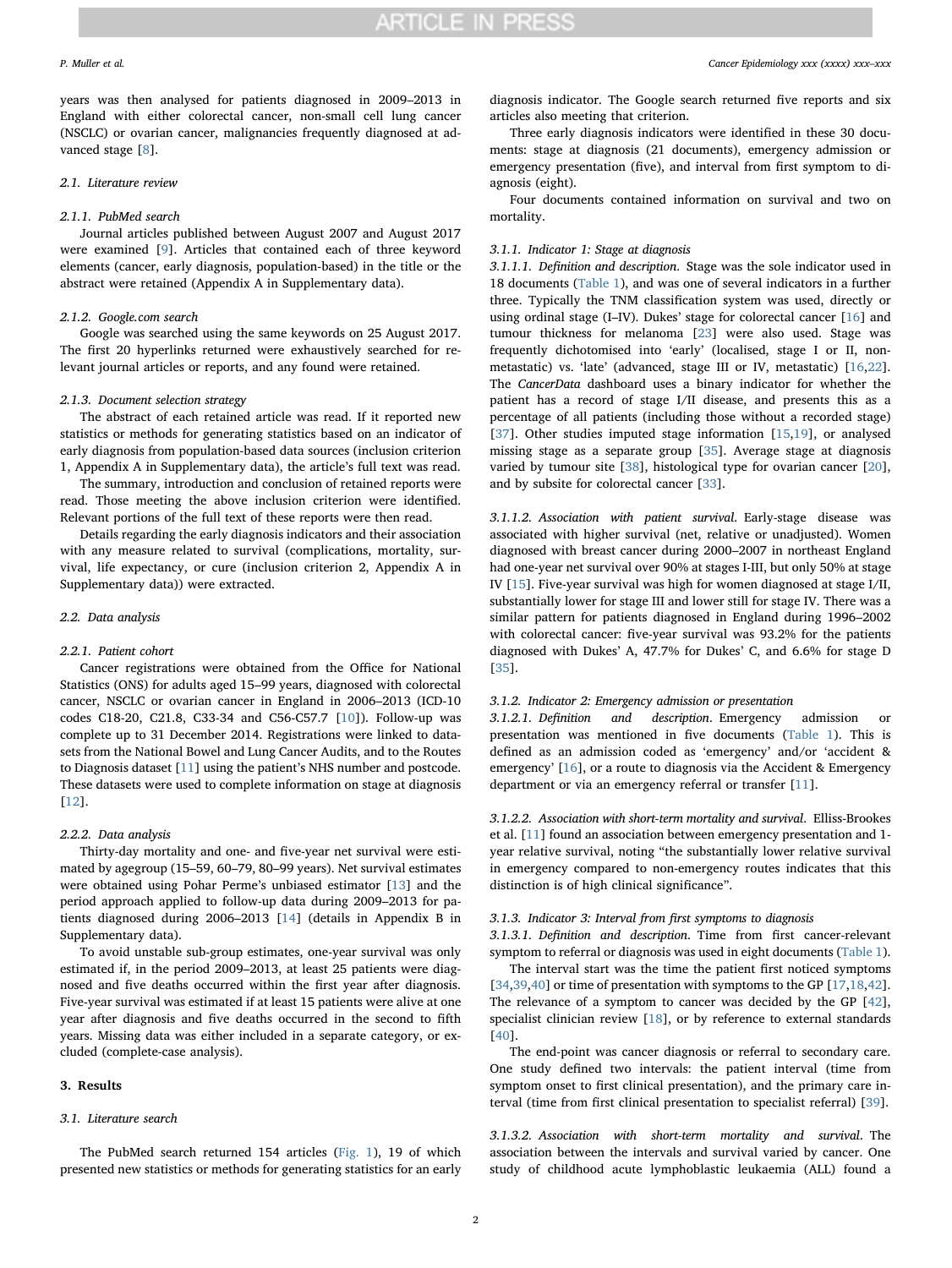<span id="page-2-0"></span>P. Muller et al. *Cancer Epidemiology xxx (xxxx) xxx–xxx*



Fig. 1. Search strategy with number of reports and journal articles which reported new early diagnosis statistics or methods for generating these (inclusion criterion (1)), and number reporting the association between an indicator and a measure related to survival (inclusion criterion (2)).

prolonged interval from presentation to diagnosis was associated with longer event-free survival, although this was attributed to confounding from disease biology [\[18](#page-8-24)]. Another study found a 'U-shaped' curve between interval and odds of death within five years for five common cancers, with higher odds for patients with the shortest and longest intervals [\[42](#page-8-25)]. The high odds of death amongst patients with short intervals was attributed to confounding, arising because of GPs expediting diagnosis for patients with high-risk symptoms.

In one survey of expert judgement for 21 common cancers [\[43](#page-8-26)[,44](#page-8-27)] there was consensus that expedited diagnosis brings mortality reductions for 11 cancers. They were undecided for seven cancers, and disagreed that expedited diagnosis conferred any mortality benefit for three.

#### 3.2. Data analysis

We analysed the association between stage at diagnosis and emergency presentation with 30-day mortality and survival for 160,617 colorectal, 170,425 non-small cell lung (NSCLC), and 24,450 ovarian cancer patients [\(Table 2\)](#page-5-0). Data was not available to examine the interval from first symptoms to diagnosis.

#### 3.2.1. Stage at diagnosis: association with 30-day mortality and net survival

Stage was missing for a large proportion of patients in the linked datasets we analysed (16.1–36.4% of patients for the three cancers). Colorectal and NSCLC patients aged 60–79 were most likely to be diagnosed at stages I or II (43% and 22% respectively), but there were not substantial differences between age groups ([Table 2\)](#page-5-0). By contrast, ovarian cancer patients aged 15–59 were considerably more likely to be diagnosed at stage I/II than those aged 80–99 (48% vs 22%).

Risk of 30-day mortality was higher at higher stages of disease, for all cancers and age groups, with the exception of colorectal cancer where mortality risk plateaued at stages II-III [\(Table 2](#page-5-0)). Thirty-day mortality was considerably higher for stage IV patients than stage III patients: six-times higher for colorectal cancer and three-times higher

for NSCLC and ovarian cancer patients. NSCLC and ovarian cancer patients with missing stage had even higher mortality than stage IV patients (37.2% vs. 22.8% for NSCLC; 16.9% vs.12% for ovarian cancer) whereas mortality for colorectal cancer patients with missing stage was between that of patients diagnosed at stages III and IV.

One-year colorectal cancer survival was similar for patients diagnosed at stages I-III (9.6% difference between stages I and III) but markedly lower for stage IV patients [\(Table 3,](#page-6-0) [Fig. 2](#page-6-1)). There was no such plateau in five-year survival (32.1% difference between stages I and III). For NSCLC and ovarian cancer, incremental differences in stage category (I vs II, II vs III, III vs IV) were associated with significantly lower one-year and five-year survival; no plateau was evident. Patients missing stage had low survival, typically between the survival of patients with stage III and stage IV disease [\(Tables 3 and 4\)](#page-6-0).

#### 3.2.2. Emergency presentation: association with 30-day mortality and net survival

Twenty-three percent of colorectal, 35.6% of NSCLC, and 30.7% of ovarian cancer patients were diagnosed following emergency presentation (Appendix C in Supplementary data). Emergency presentation risk was greater for older patients diagnosed with NSCLC and ovarian cancer, whilst for colorectal cancer it was most common for patients aged 15–59 and 80–99 ([Table 2](#page-5-0)).

Emergency presentation was associated with 1.9–2.9 times higher 30-day mortality [\(Table 2](#page-5-0)) and lower one-year net survival ([Table 3](#page-6-0)): 50.7% for colorectal cancer compared with 75.9% survival for all routes combined; 14.1% compared to 32.6% for NSCLC; and 43.7% compared to 68.2% for ovarian cancer. Differences were greater for older patients. Similar patterns were observed for five-year survival [\(Table 4\)](#page-7-0).

A small proportion (1.8–2.4%) of patients could not be assigned a route to diagnosis. Applying the assumption that these were all nonemergency presentations resulted in small changes in net survival (typically  $<$  1% and never  $>$  2%) indicating that these results are not sensitive to missing data (Appendix D in Supplementary data).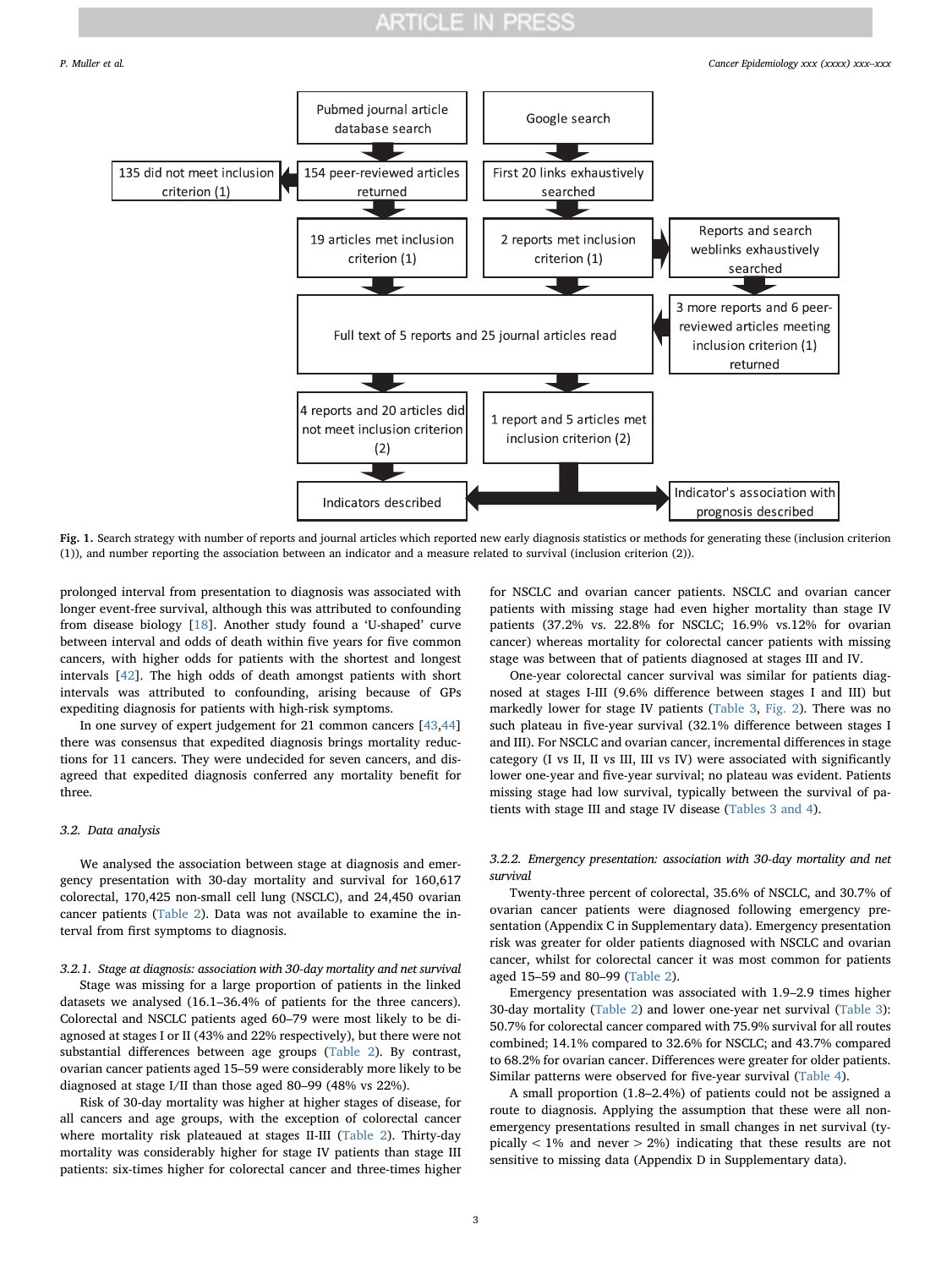|        | ∹-     |
|--------|--------|
| -      | ۲      |
| ω      | d.     |
| −<br>≏ | Ċ      |
|        | ۴<br>ς |
| £      | Ċ      |

Table 1<br>Cancers investigated, early diagnosis indicators and survival measures used in the documents read in full. Cancers investigated, early diagnosis indicators and survival measures used in the documents read in full.

<span id="page-3-0"></span>

| Reference                                    |         | Early diagnosis indicator                                                                      | Survival measure                          | Document type   | Cancer(s)                                                                                     | Study population                                                                                |
|----------------------------------------------|---------|------------------------------------------------------------------------------------------------|-------------------------------------------|-----------------|-----------------------------------------------------------------------------------------------|-------------------------------------------------------------------------------------------------|
| Ahrensberg et al. [17]                       | ₹       | Interval from first presentation to diagnosis                                                  | $\mathbf{I}$                              | Journal article | Childhood cancers/benign tumours of the Central                                               | Population-based analysis of Danish children                                                    |
|                                              |         |                                                                                                |                                           |                 | nervous system (CNS)                                                                          | diagnosed in 2007-2010                                                                          |
| Aitken et al. [23]                           |         | Tumour thickness (one component of TNM<br>stage)                                               |                                           | Journal article | Melanoma                                                                                      | Population-based analysis of Australian people<br>aged 20-75 diagnosed in 2000-2003             |
| Castanon et al. [24]                         |         | Stage†                                                                                         |                                           | Journal article | Cervix                                                                                        | Population-based analysis of English and Welsh<br>women aged 30-69 diagnosed in 1990-2014       |
| Chorley et al. [26]                          |         | Stage                                                                                          |                                           | Journal article | Cervix, breast, colorectal                                                                    | Survey of English adults aged 50-70 conducted                                                   |
| Ciocan et al. [25]                           |         |                                                                                                |                                           |                 |                                                                                               | Population-based analysis of French people<br>in 2015                                           |
|                                              |         | Stage                                                                                          |                                           | Journal article | Melanoma                                                                                      | diagnosed with melanoma in 2004-2008                                                            |
| Durbec et al. [27]                           |         | Tumour thickness (one component of TNM                                                         | I                                         | Journal article | Melanoma                                                                                      | Population-based analysis of French people                                                      |
| Elliss-Brookes et al. [45]                   | ₩       | stage)                                                                                         | Relative survival from                    | Journal article | 15 common cancers                                                                             | Population-based analysis of English people<br>diagnosed in 2004                                |
|                                              |         | Emergency presentation                                                                         | diagnosis                                 |                 |                                                                                               | diagnosed in 2006-2008                                                                          |
| Eskesen et al. [28]                          |         | Stage                                                                                          |                                           | Journal article | Liver                                                                                         | Population-based analysis of Norwegian people<br>diagnosed in 2000-2009                         |
| Ess et al. [29]                              |         | Stage                                                                                          |                                           | Journal article | <b>Breast</b>                                                                                 | Representative sample study of Swiss women<br>diagnosed in 2003-2005                            |
| Greenlee et al. [30]                         |         | Stage (Local vs distant)                                                                       | $\blacksquare$                            | Journal article | Larynx, oral cavity, melanoma, breast, prostate,                                              | Population-based analysis of people in the USA                                                  |
|                                              |         |                                                                                                |                                           |                 | corpus uteri, cervix, bladder, colorectum,<br>esophagus, stomach, kidney                      | diagnosed in 1997-2000                                                                          |
| Gupta et al. [18]                            |         | Interval from first presentation to diagnosis                                                  | Event-free survival from<br>diagnosis     | Journal article | Acute lymphoblastic leukaemia                                                                 | Population-based analysis of Canadian children<br>diagnosed in 1995-2011                        |
| Hamilton et al. [43]                         | ₹       | Interval from first symptoms to diagnosis                                                      | symptomatic patients<br>Mortality amongst | Journal article | 21 common cancers                                                                             | Qualitative survey of 22 UK and Danish experts<br>conducted in 2014                             |
| Hreinsson et al. [31]                        |         | Stage (I-IV, non-metastatic vs metastatic)                                                     |                                           | Journal article | Colorectal                                                                                    | Population-based analysis of Irish people                                                       |
|                                              |         |                                                                                                |                                           |                 |                                                                                               | diagnosed 2008-2011                                                                             |
| Independent Cancer Taskforce<br>[38]         | ₹<br>¥, | rom<br>first recognition of symptoms to diagnosis<br>Stage, emergency presentation, interval f |                                           | Report          | All cancers                                                                                   | None, specification of an early diagnosis statistic                                             |
| Laudicella et al. [19]                       |         | Stage I/II vs III/IV                                                                           |                                           | Journal article | Colorectal, prostate, lung, breast                                                            | Population-based analysis of English women                                                      |
|                                              |         |                                                                                                |                                           |                 |                                                                                               | diagnosed in 2001-2010                                                                          |
| Li et al. [15]                               |         | Stage                                                                                          | Net cancer survival from<br>diagnosis     | Journal article | Breast                                                                                        | Population-based analysis of English women<br>diagnosed in 2000-2007                            |
| Lurie et al. [32]                            |         | Stage                                                                                          |                                           | Journal article | Ovarian                                                                                       | Population-based analysis of women in the USA                                                   |
| Lurie et al. [20]                            |         | Stage                                                                                          |                                           | Journal article | Ovarian                                                                                       | Population-based analysis of women diagnosed<br>diagnosed in 1993-1997                          |
|                                              |         |                                                                                                |                                           |                 |                                                                                               | in the USA in 1993-2008                                                                         |
| Lyratzopoulos et al. [49]                    | ₹       | to referral, broken into patient and primary<br>Interval from first recognition of symptoms    |                                           | Journal article | 28 adult cancers                                                                              | Population-based study of English patients<br>presenting in primary care in 2009-2010           |
|                                              |         | care intervals                                                                                 |                                           |                 |                                                                                               |                                                                                                 |
| Murage et al. [16]                           | ¥,      | Stage (Duke's AB vs CD), Emergency<br>admission                                                |                                           | Journal article | Colorectal                                                                                    | Population-based analysis of Scottish patients<br>diagnosed in 1998-2011                        |
| National Cancer Intelligence<br>Network [35] |         | Stage                                                                                          | Net cancer survival from<br>diagnosis     | Report          | Colorectal                                                                                    | Population-based study of adults diagnosed in<br>England in 1996-2002                           |
| Public Health England [36]                   | ¥,      | Emergency presentation                                                                         |                                           | Report          | All invasive malignancies                                                                     | None, specification of an early diagnosis statistic                                             |
| Public Health England [37]                   |         | Stage (I, II vs III, IV, missing)                                                              |                                           | Report          | Breast, prostate, colorectal, lung, baldder, kidney,<br>ovary, uterus, non-Hodgkin lymphomas, | None, specification of an early diagnosis statistic                                             |
|                                              |         |                                                                                                |                                           |                 | melanoma                                                                                      |                                                                                                 |
| Rubin et al. [41]                            | ₩       | Emergency presentation                                                                         |                                           | Journal article | All cancers                                                                                   | study of the English GP practices in the period<br>Mixed-methods (interviews and data analysis) |
| Sala et al. [21]                             |         | Stage                                                                                          |                                           | Journal article | Breast                                                                                        | Population-based analysis of Spanish women<br>2009-2013                                         |
|                                              |         |                                                                                                |                                           |                 |                                                                                               | aged 50-69 who attended screening in<br>1995-2010                                               |

(continued on next page)

 $\left( {continued\,\, on\,\, next\, page} \right)$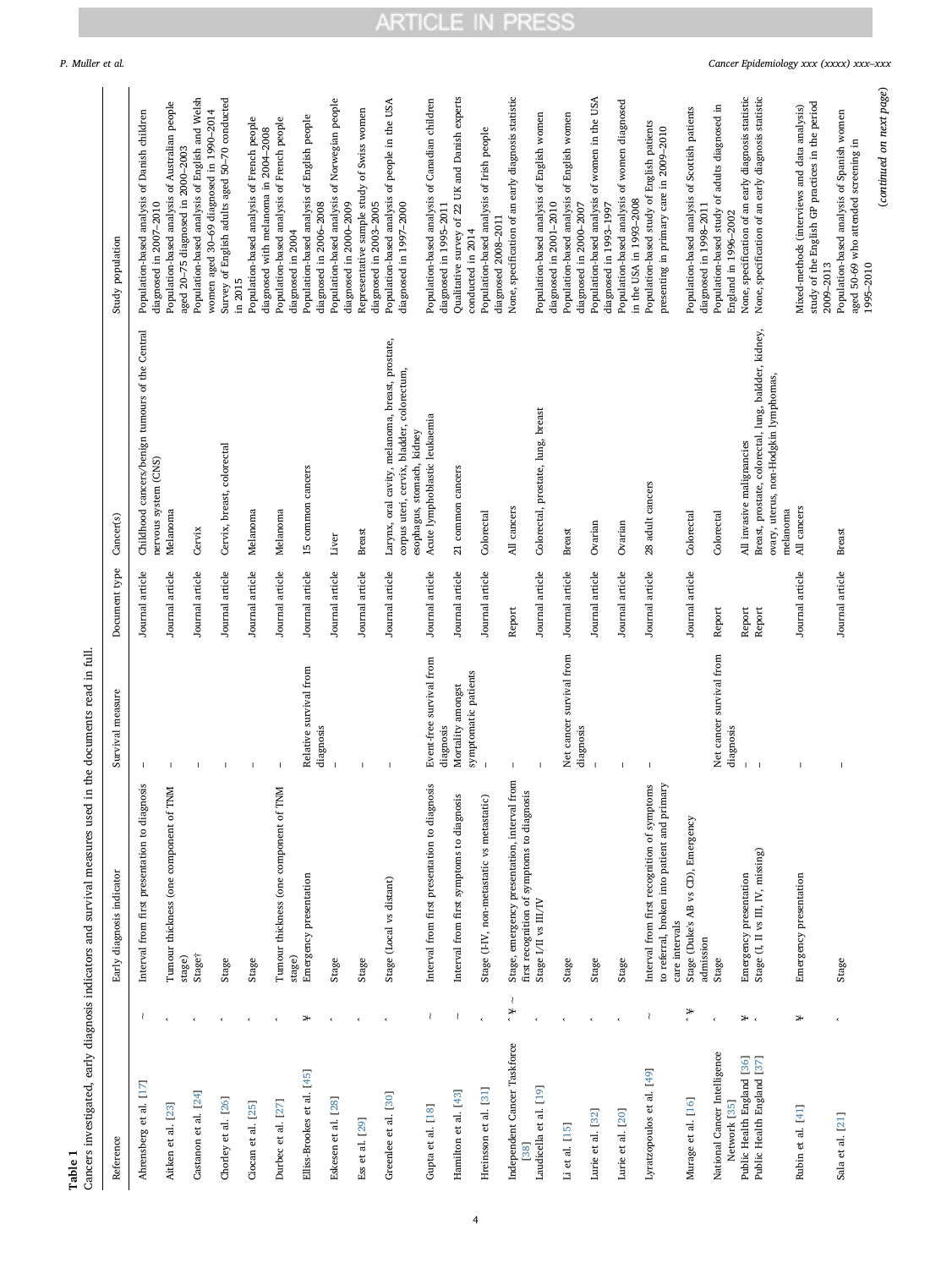| Ξ<br>г |  |
|--------|--|
|        |  |
| ٦<br>٠ |  |

ЕJ

| Reference                                                   |   | Early diagnosis indicator                                                          | Survival measure        | Document type Cancer(s)       |                                                              | Study population                                                                               |
|-------------------------------------------------------------|---|------------------------------------------------------------------------------------|-------------------------|-------------------------------|--------------------------------------------------------------|------------------------------------------------------------------------------------------------|
| Sankaranarayanan et al. [33]                                |   | Stage (localised, in-situ vs regional, distant)                                    |                         | Journal article Colorectal    |                                                              | Population-based analysis of people in the USA                                                 |
| Torring et al. [42]                                         | l | Interval from first presentation to diagnosis                                      | Mortality risk within 5 |                               | Journal article Colorectal, lung, melanoma, breast, prostate | Population-based analysis of Danish adults<br>diagnosed 1998-2003                              |
| Tracey et al. [22]                                          |   | Stage (localised vs advanced)                                                      | years of diagnosis      | Journal article [All cancers] |                                                              | Population-based analysis for Australian people<br>diagnosed in 2004-2005                      |
| Walter et al. [40]                                          | l | Interval from first recognition of symptoms                                        |                         | Journal article Lung          |                                                              | Population-based study of English people<br>diagnosed in 1980-2008                             |
| World Health Organisation $[34]$ $\sim$                     |   | Stage, interval from first recognition of<br>symptoms to diagnosis<br>to diagnosis |                         | Report                        | All cancers                                                  | None, specification of an early diagnosis statistic<br>referred to secondary care in 2010-2012 |
| ""Stage" = "Stage of disease at diagnosis".<br>$C_{12}$ ora |   |                                                                                    |                         |                               |                                                              |                                                                                                |

3.2.3. Stage at diagnosis and emergency presentation: joint association with 30-day mortality and net survival

Patients diagnosed following emergency presentation were more likely to be diagnosed at stages III or IV or have stage missing [\(Table 2](#page-5-0)). Emergency presentation was associated with higher 30-day mortality and lower one- and five-year net survival for patients at each stage ([Tables 2](#page-5-0) – 4). Survival di fferences between emergency and non-emergency colorectal cancer patients increased after the first year of follow up (Appendix E.1 in Supplementary data). By contrast, survival for emergency and non-emergency NSCLC patients converged to a ' floor ' by the fifth year of follow up (Appendix E.2 in Supplementary data). Patients diagnosed following emergency presentation with missing stage had extremely high mortality: 26.4 –51.0% died within 30 days following diagnosis [\(Table 2\)](#page-5-0).

#### 4. Discussion

Stage at diagnosis, emergency admission or presentation, and interval from first symptoms to diagnosis are commonly used indicators of early diagnosis. However, in the literature only stage and emergency diagnosis have a straightforward relationship with patient survival.

Our data analysis showed that emergency presentation and stage are independently associated with higher 30-day mortality and lower survival from colorectal, NSCLC and ovarian cancer in England. Patients without a recorded stage in population-based datasets had extremely high 30-day mortality and lower five-year survival.

#### 4.1. Association between stage and survival

One-year survival from colorectal and breast cancers plateaued at stages I-III and was markedly lower at stage IV, whereas NSCLC and ovarian cancer displayed no such plateau. Five-year survival did not plateau at any stages for any cancer: each incremental increase in stage was associated with substantially lower survival. Granular information on stage at diagnosis, as opposed binary groupings, is therefore useful for monitoring progress in e fforts to raise medium-term survival, although certain binary stage groupings may produce statistics which are strongly associated with short-term survival.

#### 4.2. Association between emergency presentation and short-term mortality and survival

We found that emergency presentation was associated with higher 30-day mortality and lower medium-term survival for patients at every age and stage disease, consistent with other studies [[44](#page-8-27) [,45](#page-8-32)]. This indicator is therefore a proxy for other factors which independently determine survival, and is a valuable complimentary prognostic indicator to stage. However, more work is needed to understand why it is independently associated with survival.

#### 4.3. Association between interval from first symptoms to diagnosis and short-term mortality and survival

Shorter intervals from first symptoms to diagnosis were not consistently associated with improved survival in the literature we examined. Other reviews concur. Neal et al. found instances of contradiction between studies on a given cancer on whether reducing the diagnostic, referral, or treatment interval was associated with higher survival or reduced mortality [\[46](#page-8-41)]. Hamilton et al found there was no consensus between experts that expediting symptomatic diagnosis conferred a mortality bene fit for many common cancers [\[43](#page-8-26)].

These inconsistent findings may be partly explained by confounding by tumour aggressiveness and stage. The 'waiting times paradox ' of the shortest intervals being associated with poor survival [[42](#page-8-25) ,[47\]](#page-9-1) is also likely to be partially attributable to confounding by these tumour factors [[48\]](#page-9-2): Stage and aggressiveness may determine both type of first

5

Emergency presentation. ¥Emergency presentation.

∼Interval from firsy symptoms to diagnosis.

Interval from firsy symptoms to diagnosis.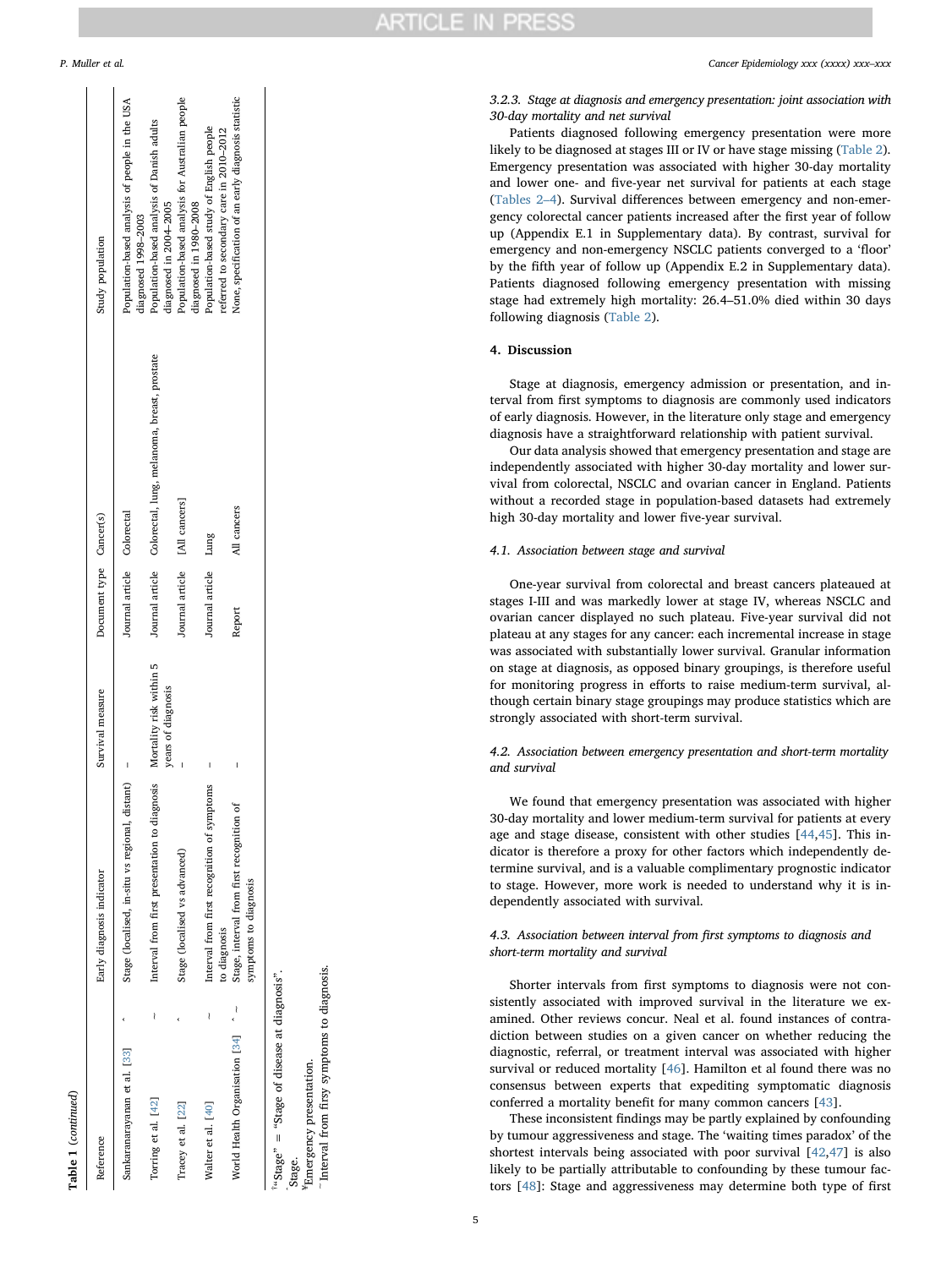| P. Muller et al. |  |  |
|------------------|--|--|
|                  |  |  |

Table 2

# ARTICLE IN PRESS

P. Muller et al. *Cancer Epidemiology xxx (xxxx) xxx–xxx*

<span id="page-5-0"></span>

|                            | All ages                   |                      | Number of patients (%), and risk of death within 30 days following diagnosis (Mortality) by age group, route, cancer, and stage at diagnosis, England 2009-2013 |                             |                                              |                                             | Ages 15-59              |                                  |                            |                                          |                                               |               |
|----------------------------|----------------------------|----------------------|-----------------------------------------------------------------------------------------------------------------------------------------------------------------|-----------------------------|----------------------------------------------|---------------------------------------------|-------------------------|----------------------------------|----------------------------|------------------------------------------|-----------------------------------------------|---------------|
|                            | routes<br>$\Xi$            |                      |                                                                                                                                                                 |                             | Emergency presentation only                  |                                             | All routes              |                                  |                            |                                          | Emergency presentation only                   |               |
|                            | $\mathbf{z}$               | (%)                  | Mortalty<br>%                                                                                                                                                   | $\mathbb Z$                 | (96)                                         | Mortalty<br>%                               | $\mathbb Z$             | (%)                              | Mortalty<br>%              | $\mathbb Z$                              | (%)                                           | Mortalty<br>% |
| Colorectal cancer          |                            |                      |                                                                                                                                                                 |                             |                                              |                                             |                         |                                  |                            |                                          |                                               |               |
|                            |                            | (10.9)               | 0.4                                                                                                                                                             | 1,142                       | (3.1)                                        |                                             | 2,752                   |                                  | $\overline{c}$             |                                          | (5.2)                                         |               |
| $\equiv$                   | 17,180<br>27,579<br>29,680 | $(17.5)$<br>$(18.8)$ | 2.0                                                                                                                                                             | 5,158                       | $(13.8)$<br>$(15.5)$<br>$(29.7)$<br>$(37.9)$ | 3.4                                         | 4,056                   | $(10.7)$<br>$(15.7)$<br>$(21.4)$ | $0.3901$<br>$0.491$        | 314<br>843                               | (13.8)                                        |               |
| $\equiv$                   |                            |                      | $1.8\,$                                                                                                                                                         | 5,788                       |                                              | 6.3                                         | 5,528<br>6,300<br>7,151 |                                  |                            |                                          | (17.5)<br>(32.2)<br>(31.3)                    |               |
| $\geq$                     | 33,215                     | $(21.1)$<br>$(31.8)$ | 11.2                                                                                                                                                            | 11,059                      |                                              | 23.9<br>26.4                                |                         | $(24.4)$<br>$(27.7)$             |                            |                                          |                                               | 10.1          |
| Missing                    | 50,125                     |                      | 10.6                                                                                                                                                            | 14,138                      |                                              |                                             |                         |                                  |                            | $1,964$<br>$1,965$<br>$1,909$<br>$6,095$ |                                               | $7.1$ $5.8$   |
| Total                      | 157,779                    | (100.0)              | 6.5                                                                                                                                                             | 37,285                      | (100.0)                                      | 19.2                                        | 25,787                  | (100.0)                          |                            |                                          | (100.0)                                       |               |
| Non-small cell lung cancer |                            |                      |                                                                                                                                                                 |                             |                                              |                                             |                         |                                  |                            |                                          |                                               |               |
|                            | 19,018                     | (11.4)               | 2.3                                                                                                                                                             | 3,440                       | $(5.7)$<br>$(3.5)$                           | $7.9$<br>11.2                               | 2,053<br>1,268<br>4,466 | $(9.6)$<br>$(5.9)$<br>$(20.9)$   | $0.4$<br>4.1<br>4.1        | 233<br>165                               | $\begin{array}{c} (3.5) \\ (2.5) \end{array}$ | $1.3$<br>4.2  |
| $\equiv$                   | 10,921                     | (6.6)                | 3.6                                                                                                                                                             | 2,127                       |                                              |                                             |                         |                                  |                            |                                          |                                               |               |
| $\Xi$                      | 34,151                     | (20.5)               | 7.8                                                                                                                                                             | 8,316                       | (13.7)                                       | $20.4$<br>$36.8$                            |                         |                                  |                            | 818                                      | (12.6)                                        | 13.2          |
| $\geq$                     | 75,506<br>26,817           | (45.4)               | 22.8                                                                                                                                                            | 33,168                      | (54.7)                                       |                                             | 10,708                  | (50.1)                           | 14.5                       | $4,188$<br>$1,086$                       | $(64.5)$<br>(16.7)                            | 24.7<br>39.7  |
| Missing                    |                            | (16.1)               | 37.2                                                                                                                                                            | 13,581                      | (22.4)                                       | 51.0<br>35.2                                | 2,865                   | (13.4)                           | 22.3<br>11.2               |                                          |                                               |               |
| Total                      | 166,413                    | (100.0)              | 18.5                                                                                                                                                            | 60,632                      | (100.0)                                      |                                             | 21,360                  | (100.0)                          |                            | 6,490                                    | (100.0)                                       | 24.4          |
| Ovarian cancer             |                            |                      |                                                                                                                                                                 |                             |                                              |                                             |                         |                                  |                            |                                          |                                               |               |
|                            | 3,989                      | (16.7)               | $0.6$<br>1.9                                                                                                                                                    | 472                         | $(6.3)$<br>$(2.0)$                           | $2.3\,$ $8.2\,$                             | 1,983                   | (27.3)                           |                            | 282<br>56                                | (16.5)                                        |               |
| $\equiv$                   | 1173                       | (4.9)                |                                                                                                                                                                 | 147                         |                                              |                                             | 449                     | (6.2)                            |                            |                                          | $(3.3)$                                       |               |
| $\Xi$                      | 5,745                      | (24.0)               | 4.0                                                                                                                                                             | 1,555                       | (20.7)                                       | 10.0                                        | 1,672                   | (23.0)                           | $0.775500$<br>$0.74500$    | 423                                      | (24.7)                                        | 0.76980       |
| $\geq$                     | 4,288                      | (17.9)               | 12.0                                                                                                                                                            | 1,858                       | (24.8)                                       | $20.5$<br>$30.7$                            | 956                     | (13.2)                           |                            | 360                                      | (21.0)                                        |               |
| Missing                    | 8,712                      | (36.4)               | 16.9<br>9.5                                                                                                                                                     | $3,471$<br>7,503            | (46.3)                                       |                                             | 2,206<br>7,266          | (30.4)                           |                            | 592                                      | (34.6)                                        | $12.5$<br>7.2 |
| Total                      | 23,907                     | (100.0)              |                                                                                                                                                                 |                             | (100.0)                                      | 21.6                                        |                         | (100.0)                          |                            | 1,713                                    | (100.0)                                       |               |
|                            | Ages 60-79                 |                      |                                                                                                                                                                 |                             |                                              |                                             | Ages 80-99              |                                  |                            |                                          |                                               |               |
|                            | All routes                 |                      |                                                                                                                                                                 | Emergency presentation only |                                              |                                             | All routes              |                                  |                            | Emergency presentation only              |                                               |               |
|                            |                            |                      |                                                                                                                                                                 |                             |                                              |                                             |                         |                                  |                            |                                          |                                               |               |
|                            | $\mathbf{z}$               | (%)                  | Mortalty<br>%                                                                                                                                                   | $\mathbb{Z}$                | (%)                                          | Mortalty<br>%                               | $\mathbb{Z}$            | (%)                              | Mortalty<br>%              | $\mathbb{Z}$                             | (%)                                           | Mortalty<br>% |
| Colorectal cancer          |                            |                      |                                                                                                                                                                 |                             |                                              |                                             |                         |                                  |                            |                                          |                                               |               |
|                            | 11,173                     | (12.5)               | 0.2                                                                                                                                                             | 420                         | (2.6)                                        | 1.2                                         | 3,255                   | (7.6)                            |                            | 408                                      | (2.7)                                         | 7.8           |
|                            | 16,056                     | (18.0)               |                                                                                                                                                                 | 2,444                       | (15.0)                                       |                                             | 7,467                   |                                  |                            | 1,871                                    | (12.6)                                        | 12.5          |
| $\Xi$                      | 17,479                     | (19.6)               | 1.3                                                                                                                                                             | 2,833                       | (17.3)                                       | $5.7$<br>$5.2$                              | 6,673                   | $(17.5)$<br>$(15.7)$             | $1.56$<br>$4.5$            | 1,891                                    | (12.7)                                        | 10.9          |
| $\geq$                     | 18,283<br>26,380           | (20.5)               | 9.4                                                                                                                                                             | 5,329                       | (32.6)                                       | 21.5                                        | 8,632                   | (20.3)                           | $19.8$<br>$19.4$<br>$13.2$ | 3,765                                    | (25.4)                                        | 34.4          |
| Missing                    |                            | (29.5)               | $\overline{z}$                                                                                                                                                  | 5,312                       | (32.5)                                       | 22.4                                        | 16,594                  | (38.9)                           |                            | 6,917                                    | (46.6)                                        | 34.8          |
| Total                      | 89,371                     | (100.0)              | 4.5                                                                                                                                                             | 16,338                      | (100.0)                                      | 16.1                                        | 42,621                  | (100.0)                          |                            | 14,852                                   | (100.0)                                       | 28.1          |
| Non-small cell lung cancer |                            |                      |                                                                                                                                                                 |                             |                                              |                                             |                         |                                  |                            |                                          |                                               |               |
| $\equiv$                   | 12,303                     | (12.1)<br>(6.9)      | $1.9$<br>3.1                                                                                                                                                    | 1,095<br>1,769              | (5.4)<br>(3.4)                               | 11.1<br>6.6                                 | 2,685<br>4,662          | $(10.7)$<br>(6.1)                | $4.3$<br>$6.3$             | 1,438<br>867                             | $(6.7)$<br>$(4.0)$<br>$(13.5)$                | $10.5$ $12.7$ |
| $\Xi$                      | 21,795<br>6,968            | (21.5)               | 6.6                                                                                                                                                             | 4,587                       | (14.1)                                       | 18.4                                        | 7,890                   | $(18.0)$                         | 13.1                       | 2,911                                    |                                               | 25.8          |
| $\geq$                     | 46,260                     | (45.7)               | 21.5                                                                                                                                                            | 18,755                      | (57.6)                                       | 36.0                                        | 18,538                  | (42.4)                           | 31.0                       | 10,225                                   | (47.3)                                        | 43.4          |
| Missing                    | 14,004                     | (13.8)               | 35.2                                                                                                                                                            | 6,327                       | (19.4)                                       |                                             | 9,948                   | (22.8)                           | 44.4                       | 6,168                                    | (28.5)                                        | 52.7          |
| Total                      | 101,330                    | (100.0)              | 16.5                                                                                                                                                            | 32,533                      | (100.0)                                      | $\begin{array}{c} 51.3 \\ 34.0 \end{array}$ | 43,723                  | (100.0)                          | 26.5                       | 21,609                                   | (100.0)                                       | 40.3          |
| Ovarian cancer             |                            |                      |                                                                                                                                                                 |                             |                                              |                                             |                         |                                  |                            |                                          |                                               |               |
|                            | 1,688                      | (13.7)               | 0.4                                                                                                                                                             | 147                         | (4.0)                                        |                                             | 318                     | $(7.3)$                          | $4.4$<br>8.3               | $43\,$                                   | (2.0)                                         | 14.0          |
| $\Xi$<br>$\equiv$          | 3,329<br>591               | (27.1)<br>(4.8)      | 3.4<br>1.4                                                                                                                                                      | 859<br>65                   | (23.6)<br>$(1.8)$                            | 2.000000000                                 | 744<br>133              | (17.1)<br>(3.0)                  | $12.5\,$                   | 273<br>26                                | (12.7)<br>$(1.2)$                             | 24.9<br>23.1  |
| $\simeq$                   | 2,432                      | (19.8)               | 9.4                                                                                                                                                             | 992                         | (27.3)                                       | 16.4                                        | 900                     | (20.6)                           |                            | 506                                      | (23.5)                                        | $36.8\,$      |
| Missing                    |                            | (34.5)               | $13.8\,$                                                                                                                                                        |                             | (43.2)                                       | 26.1                                        |                         | (52.0)                           |                            |                                          |                                               |               |
| Total                      | 4,240<br>12,280            | (100.0)              |                                                                                                                                                                 | 1,572<br>3,635              | (100.0)                                      | 18.0                                        | 2,266<br>4,361          | (100.0)                          | 26.8<br>34.0<br>25.9       | 1,307<br>2,155                           | $(60.6)$<br>$(100.0)$                         | 44.3<br>39.2  |
|                            |                            |                      |                                                                                                                                                                 |                             |                                              |                                             |                         |                                  |                            |                                          |                                               |               |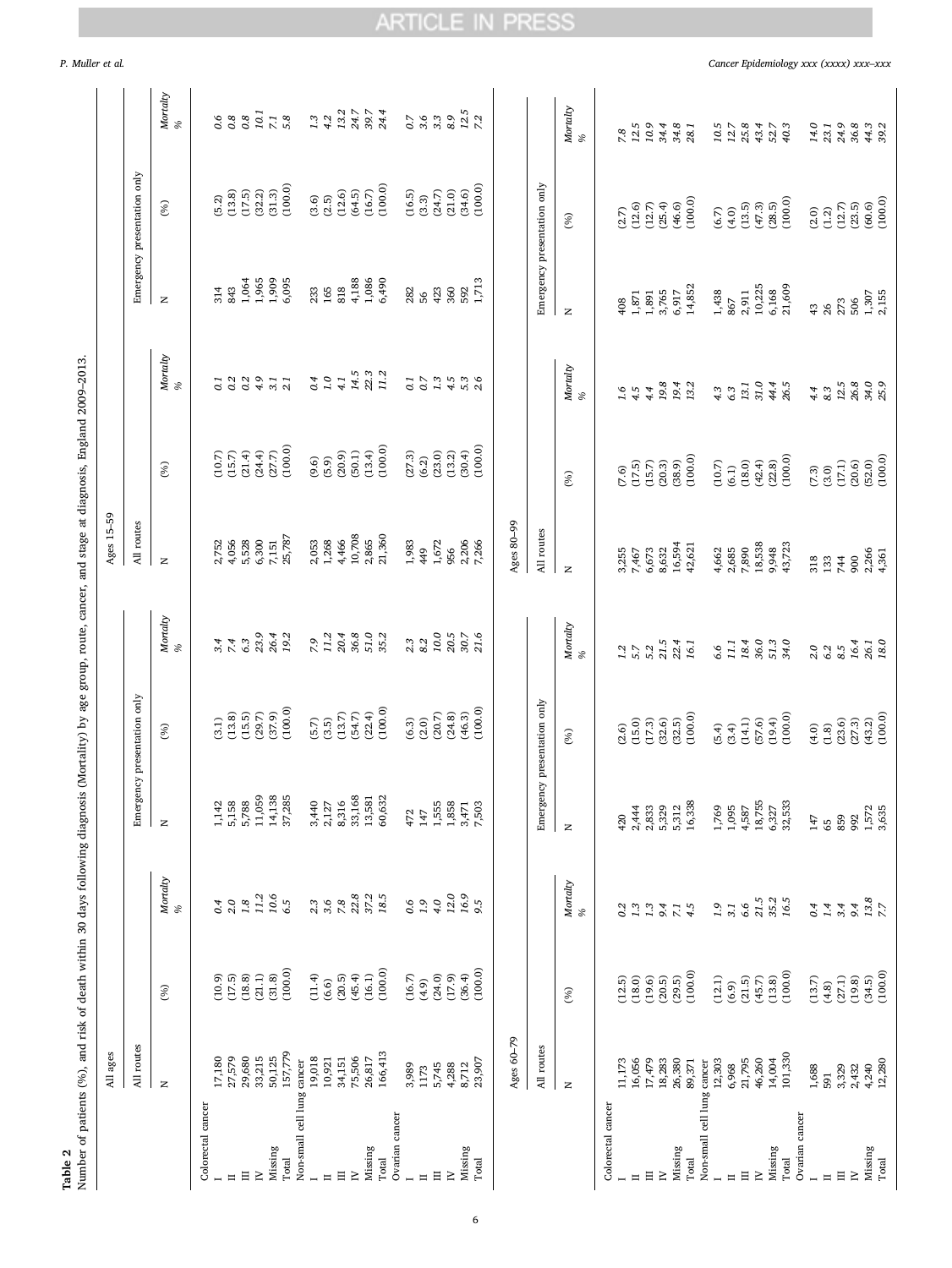#### <span id="page-6-0"></span>Table 3

One-year net survival (and 95% confidence interval) by age group, route, cancer, and stage at diagnosis, England 2009–2013.

|                            | Ages 15-59        |                        | Ages 60-79        |                        | Ages 80-99        |                        |
|----------------------------|-------------------|------------------------|-------------------|------------------------|-------------------|------------------------|
|                            | All routes        | Emergency presentation | All routes        | Emergency presentation | All routes        | Emergency presentation |
| Colorectal cancer          |                   |                        |                   |                        |                   |                        |
|                            | 99.3 (98.9, 99.7) | 98.3 (96.7, 100.0)     | 98.8 (98.4, 99.1) | 90.5 (87.2, 93.8)      | 93.7 (92.3, 95.1) | 67.6 (61.9, 73.3)      |
| П                          | 97.8 (97.2, 98.3) | 95.5 (93.9, 97.0)      | 95.2 (94.8, 95.6) | 86.6 (85.1, 88.2)      | 87.7 (86.7, 88.8) | 72.0 (69.5, 74.5)      |
| Ш                          | 95.4 (94.8, 96.0) | 90.0 (88.0, 91.9)      | 90.6 (90.1, 91.1) | 78.3 (76.7, 80.0)      | 76.2 (74.9, 77.5) | 58.4 (55.7, 61.0)      |
| IV                         | 62.9 (61.7, 64.1) | 48.9 (46.6, 51.2)      | 50.0 (49.3, 50.8) | 31.2(30.0, 32.5)       | 27.6 (26.6, 28.6) | 15.2 (14.0, 16.5)      |
| Missing                    | 86.5 (85.7, 87.2) | 75.6 (73.8, 77.5)      | 79.6 (79.1, 80.1) | 52.1 (50.8, 53.4)      | 52.5 (51.7, 53.3) | 30.2(29.1, 31.3)       |
| Total                      | 85.6 (85.1, 86.0) | 73.2 (72.0, 74.3)      | 80.7 (80.4, 81.0) | 55.8 (55.0, 56.5)      | 59.9 (59.4, 60.4) | 35.9 (35.0, 36.7)      |
| Non-small cell lung cancer |                   |                        |                   |                        |                   |                        |
| Ι.                         | 92.9 (91.8, 94.1) | 84.9 (80.1, 89.8)      | 85.0 (84.3, 85.7) | 67.0 (64.6, 69.4)      | 70.2 (68.6, 71.8) | 49.2 (46.2, 52.2)      |
| $_{\rm II}$                | 81.4 (79.1, 83.6) | 70.7 (63.3, 78.0)      | 69.0 (67.8, 70.2) | 45.9 (42.7, 49.0)      | 48.0 (45.9, 50.2) | 30.5(27.0, 34.0)       |
| Ш                          | 54.3 (52.8, 55.8) | 34.6 (31.3, 37.9)      | 43.2 (42.5, 43.8) | 23.5 (22.3, 24.8)      | 26.8 (25.8, 27.9) | 14.6 (13.2, 16.0)      |
| IV                         | 24.0 (23.2, 24.9) | 15.0 (13.9, 16.1)      | 16.9 (16.5, 17.2) | 7.6(7.3, 8.0)          | 10.0(9.5, 10.5)   | 5.2(4.8, 5.7)          |
| Missing                    | 39.4 (37.8, 41.1) | 19.1 (17.0, 21.3)      | 24.4 (23.7, 25.0) | 9.4(8.8, 10.1)         | 12.3 (11.7, 12.9) | 6.8(6.2, 7.4)          |
| Total                      | 42.4 (41.7, 43.0) | 22.1 (21.1, 23.1)      | 35.2 (34.9, 35.5) | 14.7 (14.3, 15.1)      | 22.0 (21.6, 22.4) | 10.7(10.3, 11.2)       |
| Ovarian cancer             |                   |                        |                   |                        |                   |                        |
| L                          | 98.1 (97.4, 98.7) | 96.0 (93.6, 98.4)      | 97.1 (96.1, 98.1) | 90.3 (85.1, 95.5)      | 93.2 (89.2, 97.3) | 64.4 (48.4, 80.4)      |
| $_{\rm II}$                | 92.3 (89.7, 94.8) | 80.4 (70.1, 90.8)      | 90.3 (87.6, 93.0) | 83.7 (74.2, 93.2)      | 73.0 (64.3, 81.8) | 36.4 (16.9, 56.0)      |
| Ш                          | 87.7 (86.0, 89.3) | 79.7 (75.7, 83.8)      | 76.3 (74.8, 77.9) | 59.7 (56.2, 63.1)      | 49.3 (45.3, 53.3) | 27.2 (21.4, 33.0)      |
| IV                         | 72.2 (69.3, 75.1) | 64.9 (59.9, 69.9)      | 57.3 (55.3, 59.4) | 43.6 (40.4, 46.8)      | 21.4 (18.5, 24.2) | 11.2(8.3, 14.1)        |
| Missing                    | 82.0 (80.4, 83.5) | 65.0 (61.3, 68.7)      | 58.4 (56.9, 59.8) | 36.6 (34.2, 38.9)      | 22.7 (21.0, 24.5) | 11.9(10.1, 13.6)       |
| Total                      | 86.9 (86.1, 87.6) | 73.9 (71.8, 76.0)      | 69.5 (68.7, 70.4) | 46.8 (45.1, 48.4)      | 33.1 (31.7, 34.6) | 14.8 (13.2, 16.3)      |

presenting symptoms (in turn determining interval length) and patient survival. We found evidence suggesting this in the literature: type of first symptoms was associated with the length of interval for childhood CNS [[17\]](#page-8-23), lung cancer [\[40](#page-8-22)], and ovarian cancer [\[20](#page-8-18)].

#### 4.4. Monitoring performance using early diagnosis indicators

Monitoring of early-stage diagnosis is England is currently conducted using the percentage of patients diagnosed at stage I or II. However, we have shown that binary groupings of stage lose information which is predictive of medium-term survival. Numerical average stage (1–4) might provide a simple alternative measure that is more strongly associated with medium-term survival. Within a modelling framework ordered logistic regression with 4-category stage could be used instead of logistic regression with a binary stage indicator.

<span id="page-6-1"></span>Emergency presentation is associated with advanced stage, and

higher mortality and lower survival for patients at each stage. Data on emergency presentation could therefore be combined with stage information to generate a more informative prognostic index. Patients newly diagnosed through a given route at a given stage could be assigned a score which is the average survival of patients previously diagnosed with the same combination of indicators. For example, if a patient were diagnosed via emergency presentation at stage II disease, and previous 1-year survival for patients with these attributes was 80%, then that patient would be assigned a score of 80. The average score of the patient population could be then be used for monitoring and comparisons.

Our results don't support the use of 'average diagnostic interval length' statistics for benchmarking and performance management. This is because the very shortest intervals are associated with poorer survival (due to confounding), so short intervals are not necessarily indicative of success in early diagnosis. However, it would be worthwhile



Fig. 2. Net survival (with 95% confidence intervals (CI)) at one and five years by cancer, stage, and route to diagnosis, England.2009–2013.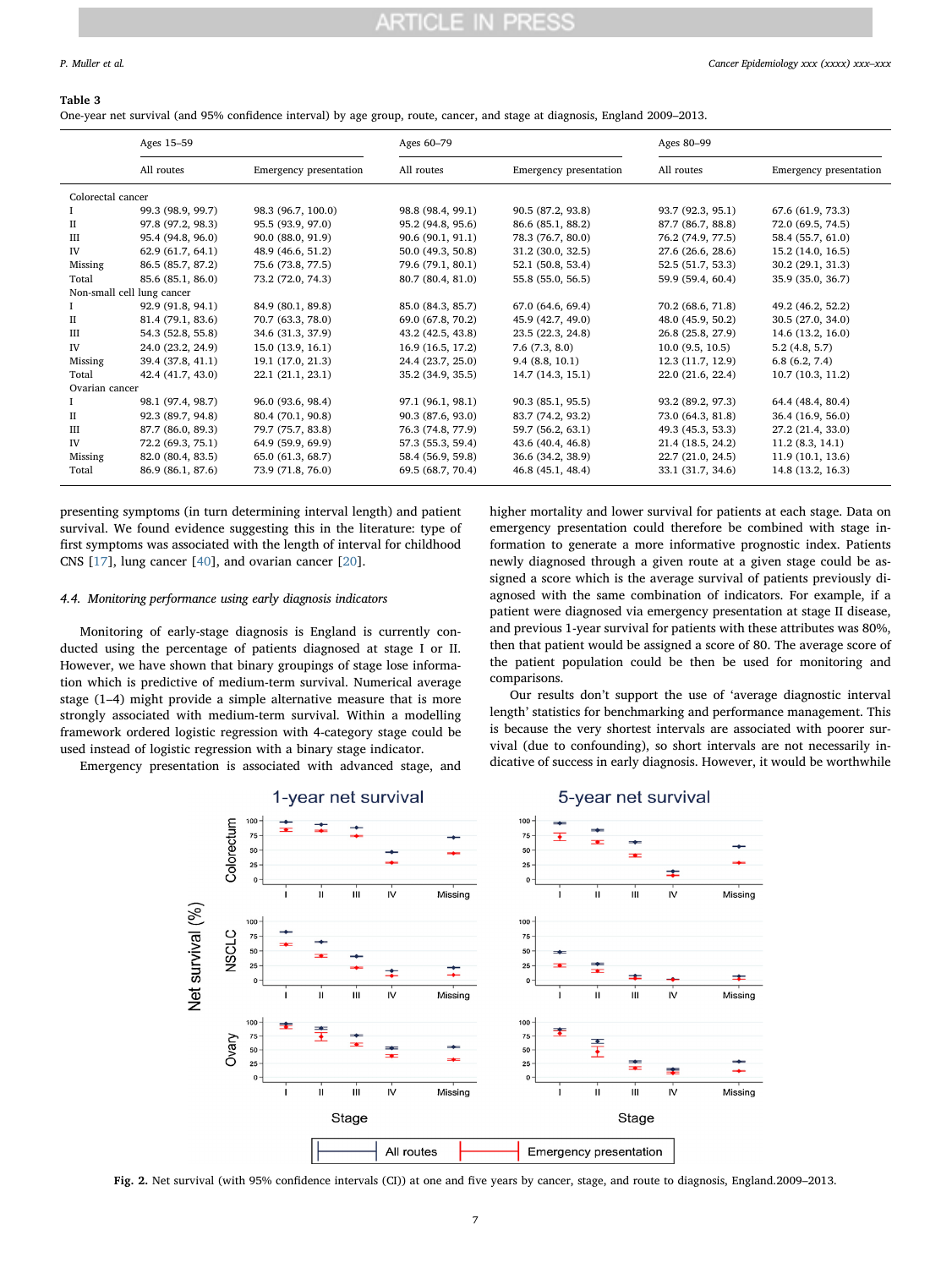#### P. Muller et al. *Cancer Epidemiology xxx (xxxx) xxx–xxx*

#### <span id="page-7-0"></span>Table 4

Five-year net survival (and 95% confidence interval) by age group, route, cancer, and stage at diagnosis, England 2009–2013.

|                | Ages 15-59<br>All routes | Emergency presentation | Ages 60-79<br>All routes | Emergency presentation | Ages 80-99<br>All routes | Emergency presentation |
|----------------|--------------------------|------------------------|--------------------------|------------------------|--------------------------|------------------------|
| Colorectum     |                          |                        |                          |                        |                          |                        |
| L              | 94.5 (92.6, 96.4)        | 93.4 (87.2, 99.5)      | 97.1 (95.7, 98.4)        | 74.4 (65.8, 82.9)      | 91.8 (86.2, 97.4)        | 58.4 (44.9, 71.9)      |
| П              | 87.3 (85.6, 89.1)        | 78.4 (73.7, 83.2)      | 86.2 (85.0, 87.4)        | 68.5 (65.3, 71.8)      | 77.2 (73.7, 80.6)        | 50.6 (44.1, 57.0)      |
| III            | 71.3 (69.4, 73.1)        | 57.5 (52.7, 62.2)      | 66.9 (65.7, 68.1)        | 42.3 (39.3, 45.4)      | 47.9 (44.9, 50.9)        | 29.7 (24.1, 35.2)      |
| IV             | 19.7 (18.4, 20.9)        | 12.9 (11.0, 14.8)      | 15.3(14.6, 16.0)         | 7.2(6.3, 8.1)          | 7.3(6.4, 8.3)            | 3.8(2.6, 5.0)          |
| Missing        | 68.9 (67.9, 69.8)        | 55.4 (53.3, 57.5)      | 64.2 (63.6, 64.8)        | 33.5 (32.3, 34.7)      | 37.7 (36.7, 38.7)        | 17.6 (16.4, 18.8)      |
| Overall        | 63.2 (62.6, 63.9)        | 47.4 (45.9, 48.8)      | 62.0(61.6, 62.5)         | 33.0 (32.2, 33.8)      | 42.9 (42.1, 43.8)        | 20.6 (19.5, 21.6)      |
| <b>NSCLC</b>   |                          |                        |                          |                        |                          |                        |
|                | 67.7 (65.0, 70.5)        | 52.6 (44.4, 60.7)      | 50.8 (49.4, 52.3)        | 29.7 (26.2, 33.1)      | 29.8 (26.8, 32.8)        | 13.3(8.4, 18.1)        |
| П              | 46.3 (42.7, 50.0)        | 43.1 (33.4, 52.7)      | 29.9 (28.1, 31.6)        | 18.5 (15.1, 21.9)      | 12.9(10.0, 15.8)         | 6.0(1.7, 10.3)         |
| III            | 13.1 (11.9, 14.3)        | 7.5(5.5, 9.6)          | 8.3(7.8, 8.8)            | 3.3(2.6, 4.0)          | 3.5(2.8, 4.3)            | 1.2(0.4, 2.0)          |
| IV             | 3.9(3.4, 4.3)            | 2.6(2.0, 3.3)          | 1.8(1.6, 2.0)            | 0.8(0.6, 1.0)          | 1.3(1.0, 1.7)            | 1.1(0.6, 1.5)          |
| Missing        | 17.9 (16.8, 19.0)        | 6.8(5.6, 8.0)          | 7.9(7.5, 8.3)            | 2.2(1.9, 2.5)          | 2.5(2.1, 2.8)            | 0.8(0.5, 1.0)          |
| Overall        | 16.6 (16.0, 17.1)        | 6.9(6.2, 7.5)          | 11.5(11.3, 11.8)         | 3.5(3.2, 3.7)          | 5.3(4.9, 5.6)            | 1.7(1.4, 2.1)          |
| Ovarian cancer |                          |                        |                          |                        |                          |                        |
| $\mathbf{I}$   | 88.3 (86.4, 90.2)        | 86.8 (82.1, 91.5)      | 86.5 (83.8, 89.3)        | 72.9 (63.2, 82.5)      | 81.6 (70.0, 93.1)        | 53.4 (26.5, 80.3)      |
| П              | 74.7 (70.0, 79.4)        | 55.9 (42.4, 69.3)      | 63.1 (57.5, 68.7)        | 49.7 (34.6, 64.9)      | 37.2 (23.3, 51.1)        | 15.8 (-0.2, 31.8)      |
| Ш              | 41.5 (38.4, 44.5)        | 31.5 (25.8, 37.2)      | 24.9 (22.9, 26.9)        | 14.4 (11.4, 17.4)      | 11.4(7.4, 15.5)          | 3.6(0.5, 6.6)          |
| IV             | 26.6 (23.4, 29.8)        | 18.4 (13.5, 23.3)      | 13.8(12.1, 15.5)         | 8.2(6.1, 10.2)         | 3.6(1.7, 5.4)            | 0.0(0.0, 0.1)          |
| Missing        | 55.2 (53.4, 57.0)        | 33.5 (30.2, 36.7)      | 25.1 (23.9, 26.2)        | 9.5(8.2, 10.8)         | 8.1(6.9, 9.4)            | 3.3(2.2, 4.4)          |
| Overall        | 57.9 (56.7, 59.1)        | 38.9 (36.5, 41.3)      | 31.7 (30.8, 32.6)        | 13.1 (12.0, 14.3)      | 13.4 (12.0, 14.8)        | 3.8(2.7, 4.8)          |

to monitor whether reductions in average diagnostic intervals in response to an intervention in an area are associated with changes in the stage distribution or survival, to evaluate the effectiveness of the intervention.

Further work is also needed to identify alternative statistics based on the interval or similar quantities which are useful for surveillance. Alternative measures could include statistics on 'missed opportunities' for prompt symptomatic diagnosis: Lyratzopoulos et al. have described how these can occur [\[49](#page-9-0)], and Renzi et al identified instances of these for colorectal cancer [[50\]](#page-9-3).

We found that anatomical site of origin was strongly associated with probability of early diagnosis, regardless of the indicator used. The distribution of cancers should therefore be accounted for in performance comparisons, either through standardisation a modelling approach, to reduce bias from case-mix differences.

#### 4.5. Interpreting missing stage information

In the English datasets we examined 16–36% of patients had no recorded stage. Compared to patients with a recorded stage, these patients had very high risk of death shortly following diagnosis and lower medium-term survival.

There are likely to be two different reasons why patients do not have a recorded stage. For most patients missing stage, it may be for administrative (non-clinical) reasons. These patients would have a similar stage distribution and survival to those with recorded stage. For a minority, it may have not been recorded because the patient was acutely unwell or had very poor prognosis at the time of first presentation. These patients would have more advanced disease, and many would die shortly after diagnosis. This hypothesis, that the majority of patients missing stage have typical stage and survival, and a minority have more advanced disease and very poor survival, explains the heterogeneity in 30-day mortality and survival we observed. It is also consistent with results from the study by Barclay et al suggesting that the stage distribution of these patients is slightly skewed towards later stages [\[51](#page-9-4)].

Our findings suggest that patients missing stage should be included in surveillance to avoid bias. This could be done using multiple imputation for missing data [\[52](#page-9-5)], using a 'missing stage and died shortly following diagnosis' percentage, or by applying expected survival statistics or model-based scores.

#### 4.6. Strengths and limitations

We conducted a comprehensive joint analysis of the association between stage and emergency presentation with survival using 355,502 patient records, and compared results from this to the published literature. We also analysed the survival of patients missing a recorded stage, who comprise a substantial proportion of patients.

We restricted the literature search to documents explicitly mentioning 'early diagnosis'. This approach gave us insight into what people consider 'early diagnosis' to encompass, however, it excluded studies where explicit mention of 'early diagnosis' was absent, so some data on the association between an indicator and patient survival may have been omitted.

#### 4.7. Conclusion

In this study we identified the different indicators used to measure early diagnosis, and examined the association of each of the indicators with short-term mortality and survival. We recommend several changes to early diagnosis surveillance in England based on our findings: that granular stage information should be used in stage statistics to improve their prognostic value; that patients without a recorded stage should be included in surveillance to minimise bias; and that data on patient's stage and route to diagnosis could be combined to create a composite early diagnosis indicator.

Shorter diagnostic intervals can be a result of late-stage disease and of patients being acutely unwell, and therefore we conclude that the average length of diagnostic interval is not an informative measure for performance management. More work is needed to examine the association between reductions in diagnostic interval length and survival improvements in an area, and to develop informative statistics based on the diagnostic interval for use in surveillance.

#### Authorship contribution

PM and LW contributed to the study design. PM conducted the literature review, data analysis, and wrote a first draft of the manuscript under the guidance of LW. All authors contributed to interpretation of the study results and to editing the manuscript. All authors approved the final draft for submission.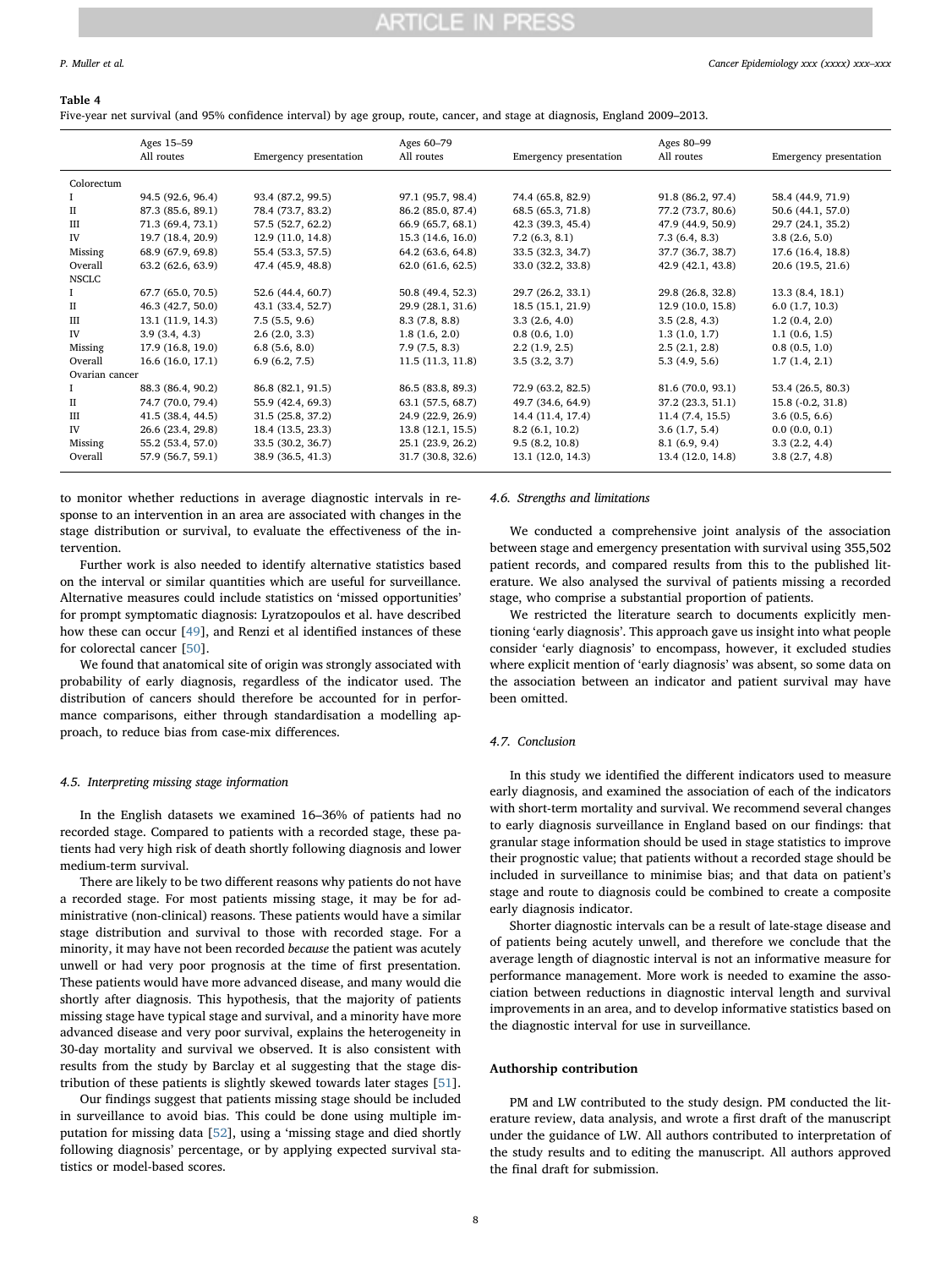#### Conflicts of interest

None.

#### Acknowledgements

PM and SW received funding from a Cancer Research UK Early Diagnosis Policy Research grant to the Cancer Policy Programme at the London School of Hygiene & Tropical Medicine (award number C7923/ A18348), and LW is funded by a Cancer Research UK Population Research Postdoctoral Fellowship (award number C23409/A11415). The authors would like to thank members of the CRUK Scientific Advisory Group for their insights in the development this project. We additionally thank Public Health England for providing the data used in the data analysis, Aurelien Belot for statistical advice, Adrian Turculet for performing the data cleaning and linkage, and members of the LSHTM Cancer Survival Group for many informative discussions.

#### Appendix A. Supplementary data

Supplementary material related to this article can be found, in the online version, at doi:[https://doi.org/10.1016/j.canep.2018.07.010.](https://doi.org/10.1016/j.canep.2018.07.010)

#### References

- <span id="page-8-0"></span>[1] [S. Walters, C. Maringe, M.P. Coleman, M.D. Peake, J. Butler, N. Young,](http://refhub.elsevier.com/S1877-7821(18)30368-0/sbref0005) [S. Bergström, L. Hanna, E. Jakobsen, K. Kölbeck, S. Sundstrøm, G. Engholm,](http://refhub.elsevier.com/S1877-7821(18)30368-0/sbref0005) A. Gavin, M.L. Gjerstorff[, J. Hatcher, T. Børge Johannesen, K.M. Linklater,](http://refhub.elsevier.com/S1877-7821(18)30368-0/sbref0005) [C.E. McGahan, J. Steward, E. Tracey, D. Turner, M.A. Richards, B. Rachet, ICBP](http://refhub.elsevier.com/S1877-7821(18)30368-0/sbref0005) [Module 1 Working Group, Lung cancer survival and stage at diagnosis in Australia,](http://refhub.elsevier.com/S1877-7821(18)30368-0/sbref0005) [Canada, Denmark, Norway, Sweden and the United Kingdom: a population-based](http://refhub.elsevier.com/S1877-7821(18)30368-0/sbref0005) study, 2004–[2007, Thorax 68 \(2013\) 551](http://refhub.elsevier.com/S1877-7821(18)30368-0/sbref0005)–564.
- [2] [C. Maringe, S. Walters, B. Rachet, J. Butler, T. Fields, P.J. Finan, R. Maxwell,](http://refhub.elsevier.com/S1877-7821(18)30368-0/sbref0010) [B. Nedrebø, L. Påhlman, A. Sjövall, A. Spigelman, G. Engholm, A. Gavin,](http://refhub.elsevier.com/S1877-7821(18)30368-0/sbref0010) M.L. Gjerstorff[, J. Hatcher, T. Borge Johannesen, E.J. Morris, C.E. McGahan,](http://refhub.elsevier.com/S1877-7821(18)30368-0/sbref0010) [E. Tracey, D. Turner, M.A. Richards, M.P. Coleman, ICBP Module 1 Working Group,](http://refhub.elsevier.com/S1877-7821(18)30368-0/sbref0010) Stage at diagnosis and colorectal cancer survival in six high-income countries: [population-based study of patients diagnosed during 2000](http://refhub.elsevier.com/S1877-7821(18)30368-0/sbref0010)–7, Acta Oncol. 52 (2013) 919–[932.](http://refhub.elsevier.com/S1877-7821(18)30368-0/sbref0010)
- [3] Cancer Care Ontario, Ontario Cancer Plan 2008–2011, 2008.<br>[4] Cancer Australia, Cancer Australia Strategic Plan 2014–2019
- [4] [Cancer Australia, Cancer Australia Strategic Plan 2014](http://refhub.elsevier.com/S1877-7821(18)30368-0/sbref0020)–2019, Surry Hills, NSW [\(2014\), p. 40.](http://refhub.elsevier.com/S1877-7821(18)30368-0/sbref0020)
- [5] [Department of Health, Improving Outcomes: A Strategy for Cancer, Department of](http://refhub.elsevier.com/S1877-7821(18)30368-0/sbref0025) [Health, London, UK, 2011.](http://refhub.elsevier.com/S1877-7821(18)30368-0/sbref0025)
- <span id="page-8-1"></span>[6] [Public Health England, Stage at Diagnosis 2012](http://refhub.elsevier.com/S1877-7821(18)30368-0/sbref0030)–2014 and One-year Cancer [Survival in England, \(2016\).](http://refhub.elsevier.com/S1877-7821(18)30368-0/sbref0030)
- <span id="page-8-2"></span>[7] Public Health England, Cancer Data Dashboard (2017) (Accessed 17 January 17), [https://www.cancerdata.nhs.uk/dashboard#?tab=Overview.](https://www.cancerdata.nhs.uk/dashboard#?tab=Overview)
- <span id="page-8-3"></span>[8] Offi[ce for National Statistics, Cancer Survival by Stage at Diagnosis for England](http://refhub.elsevier.com/S1877-7821(18)30368-0/sbref0040) [\(experimental Statistics\): Adults Diagnosed 2012, 2013 and 2014 and Followed up](http://refhub.elsevier.com/S1877-7821(18)30368-0/sbref0040) [to 2015, \(2016\).](http://refhub.elsevier.com/S1877-7821(18)30368-0/sbref0040)
- <span id="page-8-4"></span>[9] US National Library of Medicine, National Institutes of Health, Pubmed.gov (2017), [https://www.ncbi.nlm.nih.gov/pubmed/.](https://www.ncbi.nlm.nih.gov/pubmed/)
- <span id="page-8-5"></span>[10] [World Health Organisation, International Statistical Classi](http://refhub.elsevier.com/S1877-7821(18)30368-0/sbref0050)fication of Diseases and Related Health Problems – [10th Revision \(ICD-10\), Geneva, Switzerland \(2011\).](http://refhub.elsevier.com/S1877-7821(18)30368-0/sbref0050)
- <span id="page-8-6"></span>[11] [L. Elliss-Brookes, S. McPhail, A. Ives, M. Greenslade, J. Shelton, S. Hiom,](http://refhub.elsevier.com/S1877-7821(18)30368-0/sbref0055) [M. Richards, Routes to diagnosis for cancer - determining the patient journey using](http://refhub.elsevier.com/S1877-7821(18)30368-0/sbref0055) [multiple routine data sets, Br. J. Cancer 107 \(8\) \(2012\) 1220](http://refhub.elsevier.com/S1877-7821(18)30368-0/sbref0055)–1226.
- <span id="page-8-7"></span>[12] [S. Benitez-Majano, H. Fowler, C. Maringe, C. Di Girolamo, B. Rachet, Deriving stage](http://refhub.elsevier.com/S1877-7821(18)30368-0/sbref0060) [at diagnosis from multiple population-based sources: colorectal and lung cancer in](http://refhub.elsevier.com/S1877-7821(18)30368-0/sbref0060) [England, Br. J. Cancer 115 \(3\) \(2016\) 391](http://refhub.elsevier.com/S1877-7821(18)30368-0/sbref0060)–400.
- <span id="page-8-8"></span>[13] [M.P. Perme, J. Stare, J. Estève, On estimation in relative survival, Biometrics 68 \(1\)](http://refhub.elsevier.com/S1877-7821(18)30368-0/sbref0065) [\(2012\) 113](http://refhub.elsevier.com/S1877-7821(18)30368-0/sbref0065)–120.
- <span id="page-8-9"></span>[14] [H. Brenner, O. Gefeller, T. Hakulinen, Period analysis for](http://refhub.elsevier.com/S1877-7821(18)30368-0/sbref0070)' up-to-date' cancer sur[vival data: theory, empirical evaluation, computational realisation and applica](http://refhub.elsevier.com/S1877-7821(18)30368-0/sbref0070)[tions, Eur. J. Cancer 40 \(3\) \(2004\) 326](http://refhub.elsevier.com/S1877-7821(18)30368-0/sbref0070)–335.
- <span id="page-8-14"></span>[15] [R. Li, R. Daniel, B. Rachet, How much do tumor stage and treatment explain so](http://refhub.elsevier.com/S1877-7821(18)30368-0/sbref0075)[cioeconomic inequalities in breast cancer survival? Applying causal mediation](http://refhub.elsevier.com/S1877-7821(18)30368-0/sbref0075) analysis [to population-based data, Eur. J. Epidemiol. 31 \(6\) \(2016\) 603](http://refhub.elsevier.com/S1877-7821(18)30368-0/sbref0075)–611.
- <span id="page-8-10"></span>[16] [P. Murage, P. Murchie, M. Bachmann, M. Crawford, A. Jones, Impact of travel time](http://refhub.elsevier.com/S1877-7821(18)30368-0/sbref0080) [and rurality on presentation and outcomes of symptomatic colorectal cancer: a](http://refhub.elsevier.com/S1877-7821(18)30368-0/sbref0080) [cross-sectional cohort study in primary care, Br. J. Gen. Pract. 67 \(660\) \(2017\)](http://refhub.elsevier.com/S1877-7821(18)30368-0/sbref0080) e460–[e466.](http://refhub.elsevier.com/S1877-7821(18)30368-0/sbref0080)
- <span id="page-8-23"></span>[17] [J.M. Ahrensberg, F. Olesen, R.P. Hansen, H. Schroder, P. Vedsted, Childhood cancer](http://refhub.elsevier.com/S1877-7821(18)30368-0/sbref0085) [and factors related to prolonged diagnostic intervals: a Danish population-based](http://refhub.elsevier.com/S1877-7821(18)30368-0/sbref0085) [study, Br. J. Cancer 108 \(6\) \(2013\) 1280](http://refhub.elsevier.com/S1877-7821(18)30368-0/sbref0085)–1287.
- <span id="page-8-24"></span>[18] [S. Gupta, P. Gibson, J.D. Pole, R. Sutradhar, L. Sung, A. Guttmann, Predictors of](http://refhub.elsevier.com/S1877-7821(18)30368-0/sbref0090) [diagnostic interval and associations with outcome in acute lymphoblastic leukemia,](http://refhub.elsevier.com/S1877-7821(18)30368-0/sbref0090)

#### P. Muller et al. *Cancer Epidemiology xxx (xxxx) xxx–xxx*

[Pediatr. Blood Cancer 62 \(6\) \(2015\) 957](http://refhub.elsevier.com/S1877-7821(18)30368-0/sbref0090)–963.

- <span id="page-8-15"></span>[19] [M. Laudicella, B. Walsh, E. Burns, P.C. Smith, Cost of care for cancer patients in](http://refhub.elsevier.com/S1877-7821(18)30368-0/sbref0095) [England: evidence from population-based patient-level data, Br. J. Cancer 114 \(11\)](http://refhub.elsevier.com/S1877-7821(18)30368-0/sbref0095) [\(2016\) 1286](http://refhub.elsevier.com/S1877-7821(18)30368-0/sbref0095)–1292.
- <span id="page-8-18"></span>[20] [G. Lurie, L.R. Wilkens, P.J. Thompson, R.K. Matsuno, M.E. Carney, M.T. Goodman,](http://refhub.elsevier.com/S1877-7821(18)30368-0/sbref0100) [Symptom presentation in invasive ovarian carcinoma by tumor histological type](http://refhub.elsevier.com/S1877-7821(18)30368-0/sbref0100) [and grade in a multiethnic population: a case analysis, Gynecol. Oncol. 119 \(2\)](http://refhub.elsevier.com/S1877-7821(18)30368-0/sbref0100) [\(2010\) 278](http://refhub.elsevier.com/S1877-7821(18)30368-0/sbref0100)–284.
- <span id="page-8-40"></span>[21] [M. Sala, L. Domingo, F. Macià, M. Comas, A. Burón, X. Castells, Does digital](http://refhub.elsevier.com/S1877-7821(18)30368-0/sbref0105) [mammography suppose an advance in early diagnosis? Trends in performance in](http://refhub.elsevier.com/S1877-7821(18)30368-0/sbref0105)[dicators 6 years after digitalization, Eur. Radiol. 25 \(3\) \(2015\) 850](http://refhub.elsevier.com/S1877-7821(18)30368-0/sbref0105)–859.
- <span id="page-8-12"></span>[22] [E.A. Tracey, D.M. Roder, D.C. Currow, What factors a](http://refhub.elsevier.com/S1877-7821(18)30368-0/sbref0110)ffect the odds of NSW cancer [patients presenting with localised as opposed to more advanced cancer? Cancer](http://refhub.elsevier.com/S1877-7821(18)30368-0/sbref0110) [Causes Control 23 \(2\) \(2012\) 255](http://refhub.elsevier.com/S1877-7821(18)30368-0/sbref0110)–262.
- <span id="page-8-11"></span>[23] [J.F. Aitken, M. Elwood, P.D. Baade, P. Youl, D. English, Clinical whole-body skin](http://refhub.elsevier.com/S1877-7821(18)30368-0/sbref0115) [examination reduces the incidence of thick melanomas, Int. J. Cancer 126 \(2\)](http://refhub.elsevier.com/S1877-7821(18)30368-0/sbref0115) [\(2010\) 450](http://refhub.elsevier.com/S1877-7821(18)30368-0/sbref0115)–458.
- <span id="page-8-28"></span>[24] [A. Castanon, R. Landy, P.D. Sasieni, Is cervical screening preventing adenocarci](http://refhub.elsevier.com/S1877-7821(18)30368-0/sbref0120)[noma and adenosquamous carcinoma of the cervix? Int. J. Cancer Suppl. 139 \(5\)](http://refhub.elsevier.com/S1877-7821(18)30368-0/sbref0120) [\(2016\) 1040](http://refhub.elsevier.com/S1877-7821(18)30368-0/sbref0120)–1045.
- <span id="page-8-30"></span>[25] [D. Ciocan, C. Barbe, F. Aubin, F. Granel-Brocard, D. Lipsker, M. Velten, S. Dalac,](http://refhub.elsevier.com/S1877-7821(18)30368-0/sbref0125) [F. Truchetet, C. Michel, A. Mitschler, G. Arnoult, A. Buemi, S. Dalle, P. Bernard,](http://refhub.elsevier.com/S1877-7821(18)30368-0/sbref0125) A.S. Woronoff[, F. Grange, Distinctive features of melanoma and its management in](http://refhub.elsevier.com/S1877-7821(18)30368-0/sbref0125) [elderly patients: a population-based study in France, JAMA Dermatol. 149 \(10\)](http://refhub.elsevier.com/S1877-7821(18)30368-0/sbref0125) [\(2013\) 1150](http://refhub.elsevier.com/S1877-7821(18)30368-0/sbref0125)–1157.
- <span id="page-8-29"></span>[26] [A.J. Chorley, Y. Hirst, C. Vrinten, Cv. Wagner, J. Wardle, J. Waller, Public under](http://refhub.elsevier.com/S1877-7821(18)30368-0/sbref0130)[standing of the purpose of cancer screening: a population-based survey, J. Med.](http://refhub.elsevier.com/S1877-7821(18)30368-0/sbref0130) [Screen. 0 \(0\) \(2017\) 0969141317699440.](http://refhub.elsevier.com/S1877-7821(18)30368-0/sbref0130)
- <span id="page-8-31"></span>[27] [F. Durbec, F. Vitry, F. Granel-Brocard, et al., The role of circumstances of diagnosis](http://refhub.elsevier.com/S1877-7821(18)30368-0/sbref0135) [and access to dermatological care in early diagnosis of cutaneous melanoma: a](http://refhub.elsevier.com/S1877-7821(18)30368-0/sbref0135) [population-based study in France, Arch. Dermatol. 146 \(3\) \(2010\) 240](http://refhub.elsevier.com/S1877-7821(18)30368-0/sbref0135)–246.
- <span id="page-8-33"></span>[28] [A.N. Eskesen, K. Bjoro, E.M. Aandahl, P.D. Line, E. Melum, Low use of surveillance](http://refhub.elsevier.com/S1877-7821(18)30368-0/sbref0140) [and early diagnosis of hepatocellular carcinoma in Norway-a population-based](http://refhub.elsevier.com/S1877-7821(18)30368-0/sbref0140) [cohort study, Cancer Epidemiol. 38 \(6\) \(2014\) 741](http://refhub.elsevier.com/S1877-7821(18)30368-0/sbref0140)–747.
- <span id="page-8-34"></span>[29] [S. Ess, A. Savidan, H. Frick, C. Rageth, G. Vlastos, U. Lutolf, B. Thurlimann,](http://refhub.elsevier.com/S1877-7821(18)30368-0/sbref0145) [Geographic variation in breast cancer care in Switzerland, Cancer Epidemiol. 34 \(2\)](http://refhub.elsevier.com/S1877-7821(18)30368-0/sbref0145) [\(2010\) 116](http://refhub.elsevier.com/S1877-7821(18)30368-0/sbref0145)–121.
- <span id="page-8-35"></span>[30] R.T. [Greenlee, H.L. Howe, County-level poverty and distant stage cancer in the](http://refhub.elsevier.com/S1877-7821(18)30368-0/sbref0150) [United States, Cancer Causes Control 20 \(6\) \(2009\) 989](http://refhub.elsevier.com/S1877-7821(18)30368-0/sbref0150)–1000.
- <span id="page-8-36"></span>[31] [J.P. Hreinsson, J.G. Jonasson, E.S. Bjornsson, Bleeding-related symptoms in color](http://refhub.elsevier.com/S1877-7821(18)30368-0/sbref0155)[ectal cancer: a 4-year nationwide population-based study, Aliment. Pharmacol.](http://refhub.elsevier.com/S1877-7821(18)30368-0/sbref0155) [Ther. 39 \(1\) \(2014\) 77](http://refhub.elsevier.com/S1877-7821(18)30368-0/sbref0155)–84.
- <span id="page-8-37"></span>[32] G. Lurie, P.J. Thompson, K.E. McDuffi[e, M.E. Carney, M.T. Goodman, Prediagnostic](http://refhub.elsevier.com/S1877-7821(18)30368-0/sbref0160) [symptoms of ovarian carcinoma: a case-control study, Gynecol. Oncol. 114 \(2\)](http://refhub.elsevier.com/S1877-7821(18)30368-0/sbref0160) [\(2009\) 231](http://refhub.elsevier.com/S1877-7821(18)30368-0/sbref0160)–236.
- <span id="page-8-19"></span>[33] [J. Sankaranarayanan, S. Watanabe-Galloway, J. Sun, F. Qiu, E. Boilesen,](http://refhub.elsevier.com/S1877-7821(18)30368-0/sbref0165) [A.G. Thorson, Rurality and other determinants of early colorectal cancer diagnosis](http://refhub.elsevier.com/S1877-7821(18)30368-0/sbref0165) [in Nebraska: a 6-year cancer registry study, 1998](http://refhub.elsevier.com/S1877-7821(18)30368-0/sbref0165)–2003, J. Rural. Health 25 (4) [\(2009\) 358](http://refhub.elsevier.com/S1877-7821(18)30368-0/sbref0165)–365.
- <span id="page-8-20"></span>[34] [World Health Organisation, Guide to Cancer Early Diagnosis, Geneva \(2017\).](http://refhub.elsevier.com/S1877-7821(18)30368-0/sbref0170)
- <span id="page-8-16"></span>[35] [National Cancer Intelligence Network, Colorectal Cancer Survival by Stage, NCIN](http://refhub.elsevier.com/S1877-7821(18)30368-0/sbref0175) Data Briefi[ngs, England \(2009\).](http://refhub.elsevier.com/S1877-7821(18)30368-0/sbref0175)
- <span id="page-8-38"></span>[36] Public Health England, Indicator Specifi[cation: Proportion of Cancer Admissions](http://refhub.elsevier.com/S1877-7821(18)30368-0/sbref0180) [Diagnosed for the First Time Via Emergency Presentation, \(2015\).](http://refhub.elsevier.com/S1877-7821(18)30368-0/sbref0180)
- <span id="page-8-13"></span>[37] Public Health England, Indicator Specifi[cation: Cancer Diagnosed at Early Stage:](http://refhub.elsevier.com/S1877-7821(18)30368-0/sbref0185) [the Proportion of Invasive Malignancies of Breast, Prostate, Colorectal, Lung,](http://refhub.elsevier.com/S1877-7821(18)30368-0/sbref0185) [Bladder, Kidney, Ovary, Uterus, Non-hodgkin Lymphomas, and Melanomas of Skin,](http://refhub.elsevier.com/S1877-7821(18)30368-0/sbref0185) [Diagnosed at Stage 1 or 2, \(2015\).](http://refhub.elsevier.com/S1877-7821(18)30368-0/sbref0185)
- <span id="page-8-17"></span>[38] [Independent Cancer Taskforce, Achieving World-Class Cancer Outcomes: A Strategy](http://refhub.elsevier.com/S1877-7821(18)30368-0/sbref0190) [for England 2015-2020 Independent Cancer Taskforce, London, UK \(2015\).](http://refhub.elsevier.com/S1877-7821(18)30368-0/sbref0190)
- <span id="page-8-21"></span>[39] [G. Lyratzopoulos, C.L. Saunders, G.A. Abel, S. McPhail, R.D. Neal, J. Wardle,](http://refhub.elsevier.com/S1877-7821(18)30368-0/sbref0195) [G.P. Rubin, The relative length of the patient and the primary care interval in pa](http://refhub.elsevier.com/S1877-7821(18)30368-0/sbref0195)[tients with 28 common and rarer cancers, Br. J. Cancer 112 \(s1\) \(2015\) S35](http://refhub.elsevier.com/S1877-7821(18)30368-0/sbref0195)–S40.
- <span id="page-8-22"></span>[40] [F.M. Walter, G. Rubin, C. Bankhead, H.C. Morris, N. Hall, K. Mills, C. Dobson,](http://refhub.elsevier.com/S1877-7821(18)30368-0/sbref0200) [R.C. Rintoul, W. Hamilton, J. Emery, Symptoms and other factors associated with](http://refhub.elsevier.com/S1877-7821(18)30368-0/sbref0200) [time to diagnosis and stage of lung cancer: a prospective cohort study, Br. J. Cancer](http://refhub.elsevier.com/S1877-7821(18)30368-0/sbref0200) [112 \(s1\) \(2015\) S6](http://refhub.elsevier.com/S1877-7821(18)30368-0/sbref0200)–S13.
- <span id="page-8-39"></span>[41] [G. Rubin, C. Gildea, S. Wild, J. Shelton, I. Ablett-Spence, Assessing the impact of an](http://refhub.elsevier.com/S1877-7821(18)30368-0/sbref0205) [English national initiative for early cancer diagnosis in primary care, Br. J. Cancer](http://refhub.elsevier.com/S1877-7821(18)30368-0/sbref0205) [112 \(s1\) \(2015\) S57](http://refhub.elsevier.com/S1877-7821(18)30368-0/sbref0205)–S64.
- <span id="page-8-25"></span>[42] [M.L. Tørring, M. Frydenberg, R.P. Hansen, F. Olesen, P. Vedsted, Evidence of in](http://refhub.elsevier.com/S1877-7821(18)30368-0/sbref0210)[creasing mortality with longer diagnostic intervals for](http://refhub.elsevier.com/S1877-7821(18)30368-0/sbref0210) five common cancers: a co[hort study in primary care, Eur. J. Cancer 49 \(9\) \(2013\) 2187](http://refhub.elsevier.com/S1877-7821(18)30368-0/sbref0210)–2198.
- <span id="page-8-26"></span>[43] [W. Hamilton, S. Stapley, C. Campbell, G. Lyratzopoulos, G. Rubin, R.D. Neal, For](http://refhub.elsevier.com/S1877-7821(18)30368-0/sbref0215) which cancers might patients benefi[t most from expedited symptomatic diagnosis?](http://refhub.elsevier.com/S1877-7821(18)30368-0/sbref0215) [Construction of a ranking order by a modi](http://refhub.elsevier.com/S1877-7821(18)30368-0/sbref0215)fied Delphi technique, BMC Cancer 15 [\(2015\) 820.](http://refhub.elsevier.com/S1877-7821(18)30368-0/sbref0215)
- <span id="page-8-27"></span>[44] M. [Barclay, C. Gildea, J. Poole, L. Hirschowitz, U. Menon, A. Nordin, Factors af](http://refhub.elsevier.com/S1877-7821(18)30368-0/sbref0220)[fecting short-term mortality in women with ovarian, tubal, or primary peritoneal](http://refhub.elsevier.com/S1877-7821(18)30368-0/sbref0220) [cancer: population-based cohort analysis of english national cancer registration](http://refhub.elsevier.com/S1877-7821(18)30368-0/sbref0220) [data, Int. J. Gynecol. Cancer 26 \(1\) \(2016\) 56](http://refhub.elsevier.com/S1877-7821(18)30368-0/sbref0220)–65.
- <span id="page-8-32"></span>[45] [S. McPhail, L. Elliss-Brookes, J. Shelton, A. Ives, M. Greenslade, S. Vernon,](http://refhub.elsevier.com/S1877-7821(18)30368-0/sbref0225) [E.J. Morris, M. Richards, Emergency presentation of cancer and short-term mor](http://refhub.elsevier.com/S1877-7821(18)30368-0/sbref0225)[tality, Br. J. Cancer 109 \(8\) \(2013\) 2027](http://refhub.elsevier.com/S1877-7821(18)30368-0/sbref0225)–2034.
- <span id="page-8-41"></span>[46] [R.D. Neal, P. Tharmanathan, B. France, N.U. Din, S. Cotton, J. Fallon-Ferguson,](http://refhub.elsevier.com/S1877-7821(18)30368-0/sbref0230) [W. Hamilton, A. Hendry, M. Hendry, R. Lewis, U. Macleod, E.D. Mitchell,](http://refhub.elsevier.com/S1877-7821(18)30368-0/sbref0230)